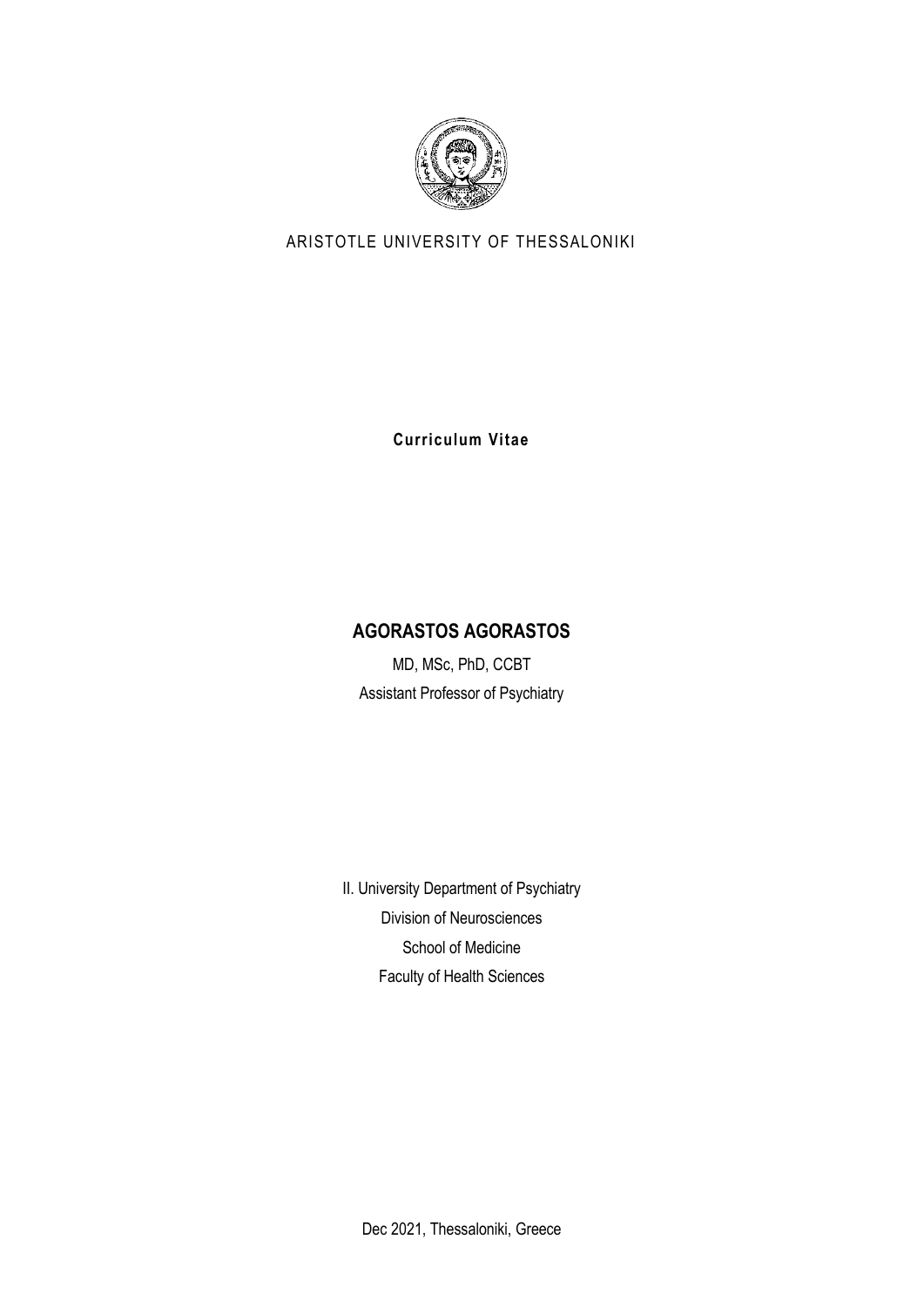#### **AGORASTOS AGORASTOS** MD, MSc, PhD

Assistant Professor of Psychiatry - Aristotle University of Thessaloniki, Greece

#### **SHORT BIOSKETCH**

Dr. Agorastos is Assist. Professor of Psychiatry at the Aristotle University of Thessaloniki and Consultant Physician in the II. University Dept. of Psychiatry at the Psychiatric Hospital of Thessaloniki, Greece, as well as International Partner of the VA Center of Excellence for Stress and Mental Health (CESAMH) at the University of California, San Diego (USCD), La Jolla, USA. He previously served as Assoc. Professor of Psychiatry and Psychotherapy at the University of Hamburg, Head of the Outpatient Psychiatric Services of the University Department of Psychiatry and Psychotherapy in Hamburg, and Team Leader of the Psychoneuroimmunology and Psychoneurophysiology Research Group of the Laboratory of Biological Psychiatry in the Hamburg University Medical Center. He received his MD at the Medical University of Vienna, completed his doctorate, clinical and psychotherapeutic training (Board Approval for CBT) and professorial thesis at the University of Hamburg, his MSc in Affective Neuroscience at the Universities of Maastricht and Florence and his Postdoc Fellowship at the Posttraumatic Stress Disorder (PTSD) research group of the CESAMH at USCD.

Fields of clinical expertise include stress- and trauma-related disorders, anxiety disorders, OCD and treatmentresistant/post-partum depression, while his current research focus centers in the neurobiology of stress and stress-related disorders with particular emphasis on psychoneuroendocrinology, -immunology and -physiology of stress, PTSD and depression and their neuropsychological correlates, as well as on the circadian system and chronodisruption as vital components of neuropsychiatric disease development. He has participated in EU twinning projects on public health policies resulting in national recommendations and has also experience in large-scale cross-sectional surveys, as well as questionnaire development and validation. Dr. Agorastos holds a central role in the International COH-FIT Survey (one of the largest international projects assessing mental health during the covid-19 pandemic) as one of the Νational Project Directors and Member of the International Steering Committee.

Dr. Agorastos has received a large number of international scholarships (e.g, by EPA, ISPNE, SOBP, APS, ECNP, WFSBP, King's College, University of Hamburg), research grants (Werner-Otto Foundation, Bial Foundation, University of Hamburg), awards (EPA, ISPNE, University of Hamburg), honors and certifications (e.g., by EABCT, ECNO, University of Maastricht, EAP), is active member of >10 international, European and national professional societies, has served as ad hoc reviewer in >30 international scientific journals and associate editor and/or editorial board member in several international scientific Journals. Since 2010, he has published 65 PubMed listed articles in high-rank international journals (e.g., Mol Psychiatry*JAMA Psychiatry, Am J Psychiatry, Biol Psychiatry, Psychiatry Res, Psychoneuroendocrinology, Front Immunol, Neuropsychopharmacol, J Psychiatr Res, Psychol Med, Front Psychiatry*, etc., 45 of them as first/last author) with a total impact factor of 197.55 and holds an i10-index of 26. According to Expertscape (2019), Dr. Agorastos has been listed as Expert among the top 1% cited scientists of the world in all four categories of his research focus: Posttraumatic Stress Disorder, Autonomic Nervous System, Hypothalamus-Pituitary-Adrenal Axis and Circadian Rhythms.

#### **CLINICAL SPECIALIZATION RESEARCH FOCUS**

- CBT in depression, anxiety disorders & OCD
- Trauma-focused therapy in PTSD
- Treatment-resistant and post-partum depression
- Stress & Time Management Strategies
- Psychopharmacology and quideline treatment
- Emergency psychiatry and neuropsychiatry

- Neurobiology of stress-related disorders
- Psychoneuroendocrinology and -immunology
- Circadian rhythms and chronodisruption
- Autonomic nervous system & HPA interaction
- Heart rate variability
- Objective stress challenges
- Panic provocation paradigms

#### **PUBLICATION STATISTICS**

| Total Impact | <b>PubMed listed</b> | First/Last         | <b>Total Nr. Of</b> | i10-Index | h-Index |
|--------------|----------------------|--------------------|---------------------|-----------|---------|
| Factor       | <b>Publications</b>  | <b>Authorships</b> | <b>Citations</b>    |           |         |
| 255.27       | 65                   | 45                 | 1813                | 33        | 23      |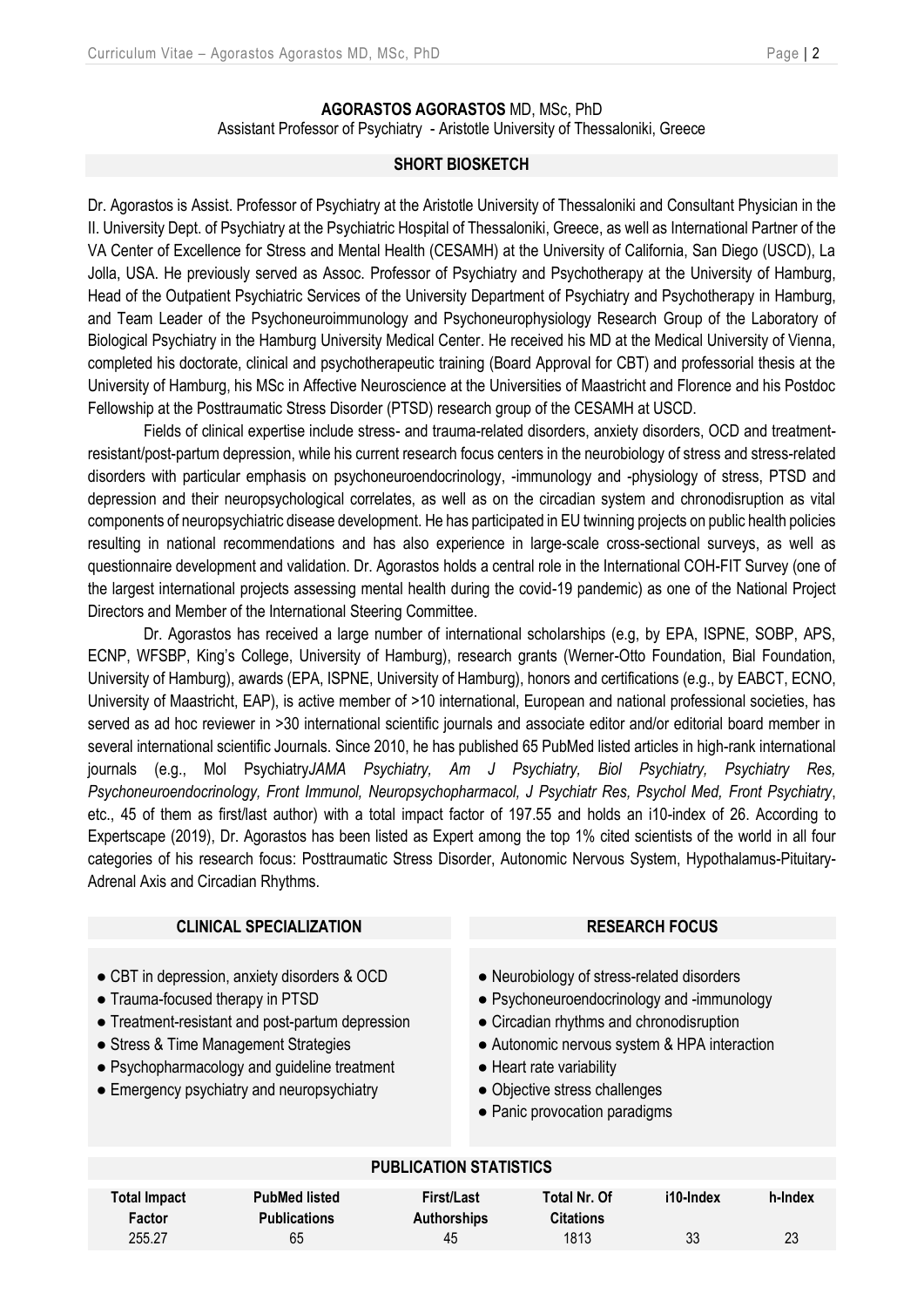#### **EDUCATION**

| since 2018 | Doctoral Degree (PhD)                                                |
|------------|----------------------------------------------------------------------|
|            | Dept. of Psychiatry, University of Maastricht, Netherlands (ongoing) |

2015 - 2016 **International Master in Affective Neuroscience (MSc)** University of Maastricht, Netherlands & University of Florence, Italy. Master Thesis: "Soldier's heart revisited: Diurnal autonomic dysregulation in battle-related PTSD"

2015 **Professorial Thesis (Habilitation)**

University of Hamburg, Germany. Professorial Thesis: "The role of the serotonergic system and traumatic stress in autonomic (re)activity: Findings on heart rate variability"

- 2012 2014 **Postdoctoral Research Fellowship (Postdoc)** Laboratory for Biological Psychiatry, University Medical Center Hamburg, Germany
- 2011 2012 **Postdoctoral Research Fellowship (Postdoc)** VA Center of Excellence for Stress and Mental Health, UCSD, La Jolla, CA, USA
- 2007 2010 **Doctoral Degree (PhD)**

Dept. of Psychiatry & Center of Interdisciplinary Addiction Research, University of Hamburg, Germany. Thesis: "Evaluation of addiction services in Cyprus" (*magna cum laude*)

1999 - 2006 **Medical Degree (MD)**

Medical University of Vienna, Austria

#### **ACADEMIC APPOINTMENTS**

- since 2018 **Assist. Professor of Psychiatry** School of Medicine, Faculty of Health Sciences, Aristotle University of Thessaloniki (AUTH), Greece
- 2015 2017 **Assoc. Professor of Psychiatry and Psychotherapy** Medical Faculty, University of Hamburg, Germany
- 2013 2015 **Lector of Psychiatry**  Dept. of Psychiatry, University Medical Center Hamburg, Germany

#### **RESEARCH APPOINTMENTS**

- since 2021 **Adjunct Faculty Member** Institute of Agri-Food and Life Sciences Agro-Health, Hellenic Mediterranean University, Greece
- since 2019 **International Partner**

VA Center of Excellence for Stress and Mental Health, UCSD, La Jolla, CA, USA

- 2015 2017 **Working Group Leader - Psychoneuroimmunology & Psychoneurophysiology** Laboratory for Biological Psychiatry, University Medical Center Hamburg, Germany
- 2013 2015 **Depression Research Program Director** Depression Outpatient Programme, University Medical Center Hamburg, Germany

#### 2012 - 2018 **Adj. Research Fellow**

VA Center of Excellence for Stress and Mental Health, UCSD, La Jolla, CA, USA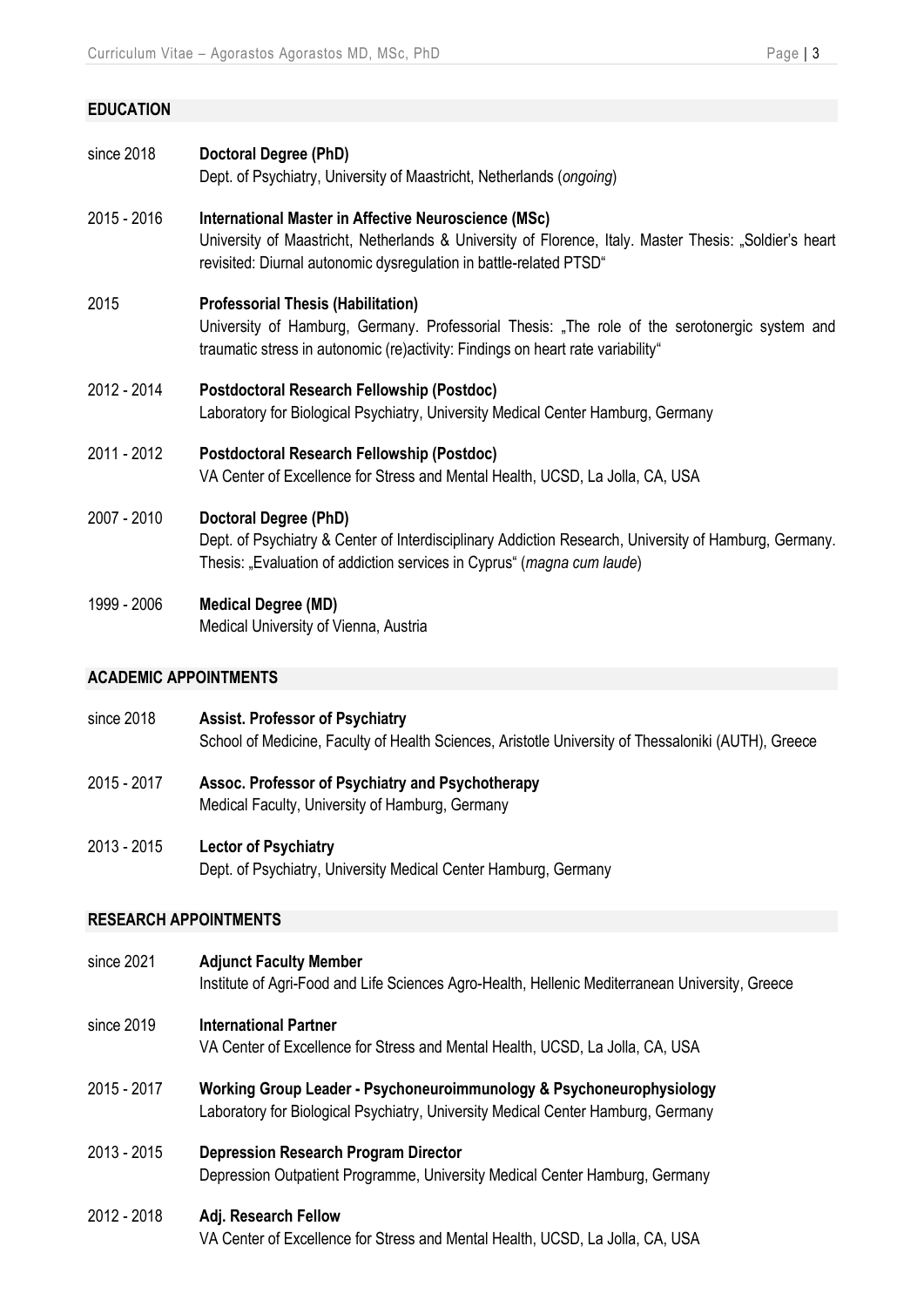## **CLINICAL APPOINTMENTS**

| since 2018  | <b>Senior Physician - Consulting Psychiatrist</b><br>II. University Dept. of Psychiatry, Psychiatric Hospital of Thessaloniki, Greece         |
|-------------|-----------------------------------------------------------------------------------------------------------------------------------------------|
| 2015 - 2017 | <b>Head of Unit</b><br>Psychiatric Outpatient Services, University Medical Center Hamburg, Germany                                            |
| 2015 - 2017 | <b>Senior Physician - Consulting Psychiatrist</b><br>Dept. of Psychiatry, University Medical Center Hamburg, Germany                          |
| 2013 - 2015 | <b>Clinical Coordinator</b><br>Depression Outpatient Programme, University Medical Center Hamburg, Germany                                    |
| 2012 - 2013 | <b>Medical Psychotherapist (CBT)</b><br>Outpatient Care Center, University Medical Center Hamburg, Germany                                    |
| 2011 - 2015 | <b>Attending &amp; Liaison Psychiatrist</b><br>Dept. of Psychiatry, University Medical Center Hamburg, Germany                                |
| 2011        | <b>Board Approval &amp; Certification</b><br>Psychiatry and Psychotherapy (CBT), Hamburg Medical Chamber, Germany                             |
| 2006 - 2011 | <b>Clinical Residency</b><br>(PGY 1-4) Dept. of Psychiatry, University Medical Center Hamburg, Germany                                        |
| 2006 - 2010 | Clinical Training & Certification in Cognitive-Behavioral Therapy (CBT)<br>Hamburg Institute for Cognitive Behavioral Therapy (IVAH), Germany |

#### **AWARDS**

| 2015 | Travel Award - World Federation of Societies of Biological Psychiatry (WFSBP)        |
|------|--------------------------------------------------------------------------------------|
| 2015 | <b>International Travel Award - Society of Biological Psychiatry (SOBP)</b>          |
| 2014 | <b>Travel Award - European Psychiatric Association (EPA)</b>                         |
| 2013 | Young Investigator Award - International Society of Neuropsychoendocrinology (ISPNE) |
| 2012 | <b>Travel Award - American Psychosomatic Society (APS)</b>                           |
| 2009 | Young Researcher Award - European Psychiatric Association (EPA)                      |

## **EDUCATIONAL SCHOLARSHIPS**

| 2015 | Educational Scholarship - B. Braun Foundation, Germany                        |
|------|-------------------------------------------------------------------------------|
| 2013 | <b>ECNP School of Neuropsychopharmacology - ECNP, Oxford, UK</b>              |
| 2012 | EPA 2012 Summer School - European Psychiatric Association, Strasbourg, France |
| 2008 | The Maudsley Forum - Dept. of Psychiatry, King's College, London, UK          |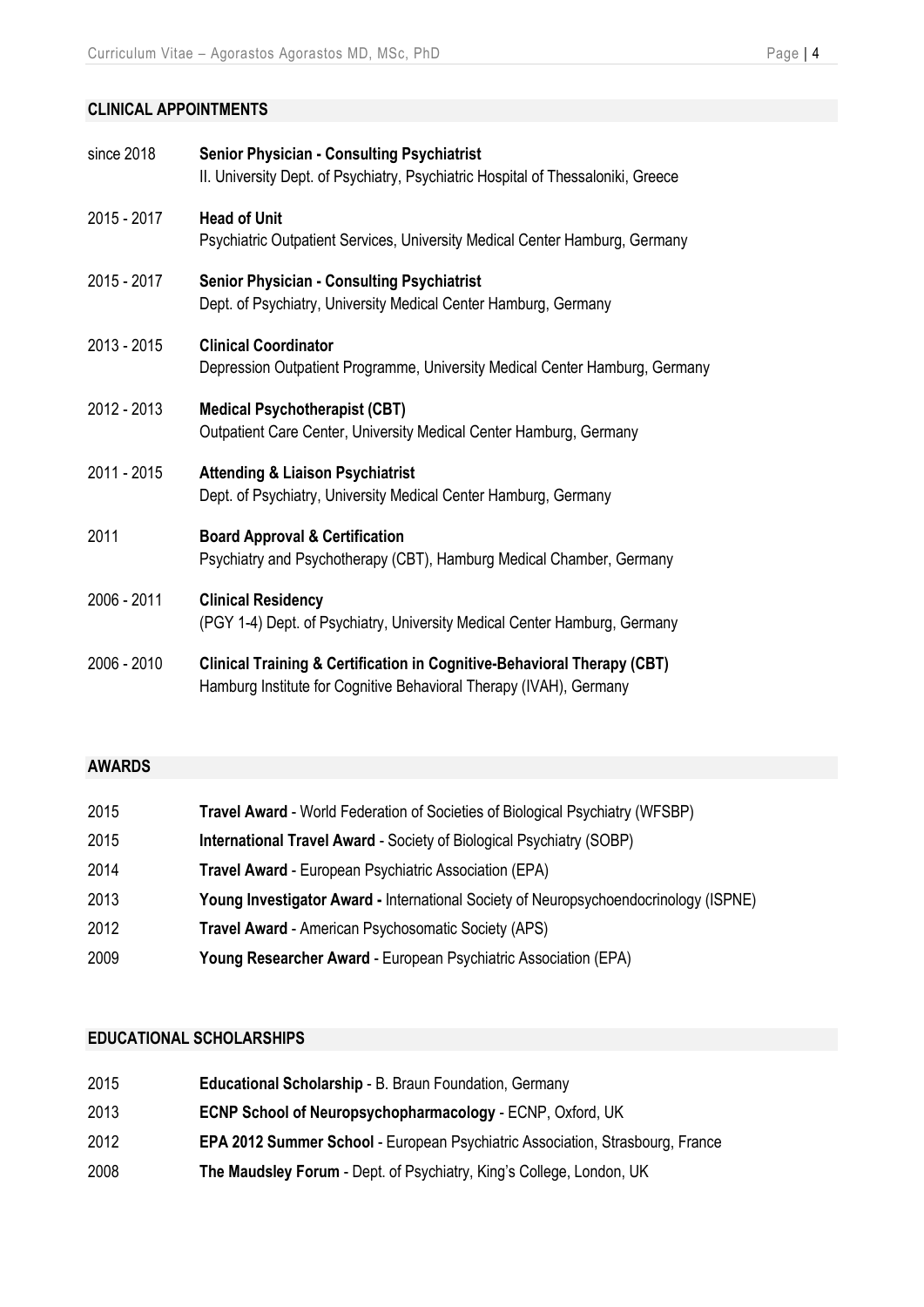#### **RESEARCH GRANTS & SCHOLARSHIPS**

2015 **Research Grant (Co-PI)** Werner-Otto Foundation, Germany. Project: "The role of reduced adaptive immune function in the pathobiology of major depression" (\$50,000) 2014 **Excellent Young Investigator Annual Research Scholarship (PI)** Excellent Young Investigator Funds, Medical Faculty, University of Hamburg, Germany. Project: "Endocrine and autonomic predictors of antidepressant efficacy" (\$140,000) 2011 **Excellent Young Investigator Research Grant (PI)** Excellent Young Investigator Funds, Medical Faculty, University of Hamburg, Germany. Project: "Evaluation of meta-cognitive training as add-on cognitive intervention in borderline personality disorder". (\$50,000) 2009 **Complementary Scientific Grant (PI)** Research Funds, Medical Faculty, University of Hamburg, Germany. Apparative updgrade of research group (\$7,000) 2008 **Research Grant (PI)** Bial Fellowship Programme 66/08, Bial Foundation, Portugal. Project: "Spirituality, religious coping and paranormal beliefs in OCD and anxiety disorders". (\$50,000)

## **CERTIFICATIONS**

| 2017 | <b>EABCT Certificate for CBT</b> - European Association for Behavioral & Cognitive Therapies (EABCT) |
|------|------------------------------------------------------------------------------------------------------|
| 2017 | Seal of Excellence - Marie-Skłodowska-Curie Actions, European Commission (EC)                        |
| 2016 | <b>ECNP Certificate</b> - European College of Neuropsychopharmacology (ECNP)                         |
| 2016 | <b>European Certificate in Anxiety and Depression - University of Maastricht, Netherlands</b>        |
| 2016 | CBT Certificate - Greek Association for Behavioral Research (EEE), CBT16-095, Athens                 |
| 2015 | European Certificate for Psychotherapy (ECP) - European Association for Psychotherapy (EAP)          |
| 2012 | CITI Human Subjects Protection / GCP Training - University of California, San Diego, CA, USA         |
| 2011 | GCP Clinical Trial Investigator Training - Medical Faculty, University of Hamburg, Germany           |
| 2008 | Medical Education Teaching Certificate - Medical Faculty, University of Hamburg, Germany             |

#### **REVIEWER ACTIVITY**

#### **Journals**

JAMA Psychiatry, Lancet Psychiatry, Br J Psychiatry, Schizophrenia Res, Brain Behav Immun, Psychosom Med, Psychol Med, Psychoneuroendocrinology, Eur Neuropsychopharmacol, World J Biol Psychiatry, Neurol Neurosurg Psychiatry, Front Psychiatry, Front Neuroscience, Sleep Med, Psychol Rep, Pharmacol Res, Eur J Psychotraumatol, Int J Psychol Relig, Sci Rep, Brain Sci, J Clin Psychopharmacol, Int J Mol Sci, Compr Psychiatry, Hormones, J Nerv Ment Dis, Ann Gen Psychiatry, Arch Depress Anxiety, Ment Health Relig Cult, Psychiatriki, etc.

#### **Institutions (Grants)**

Dunhill Medical Trust, London, U.K.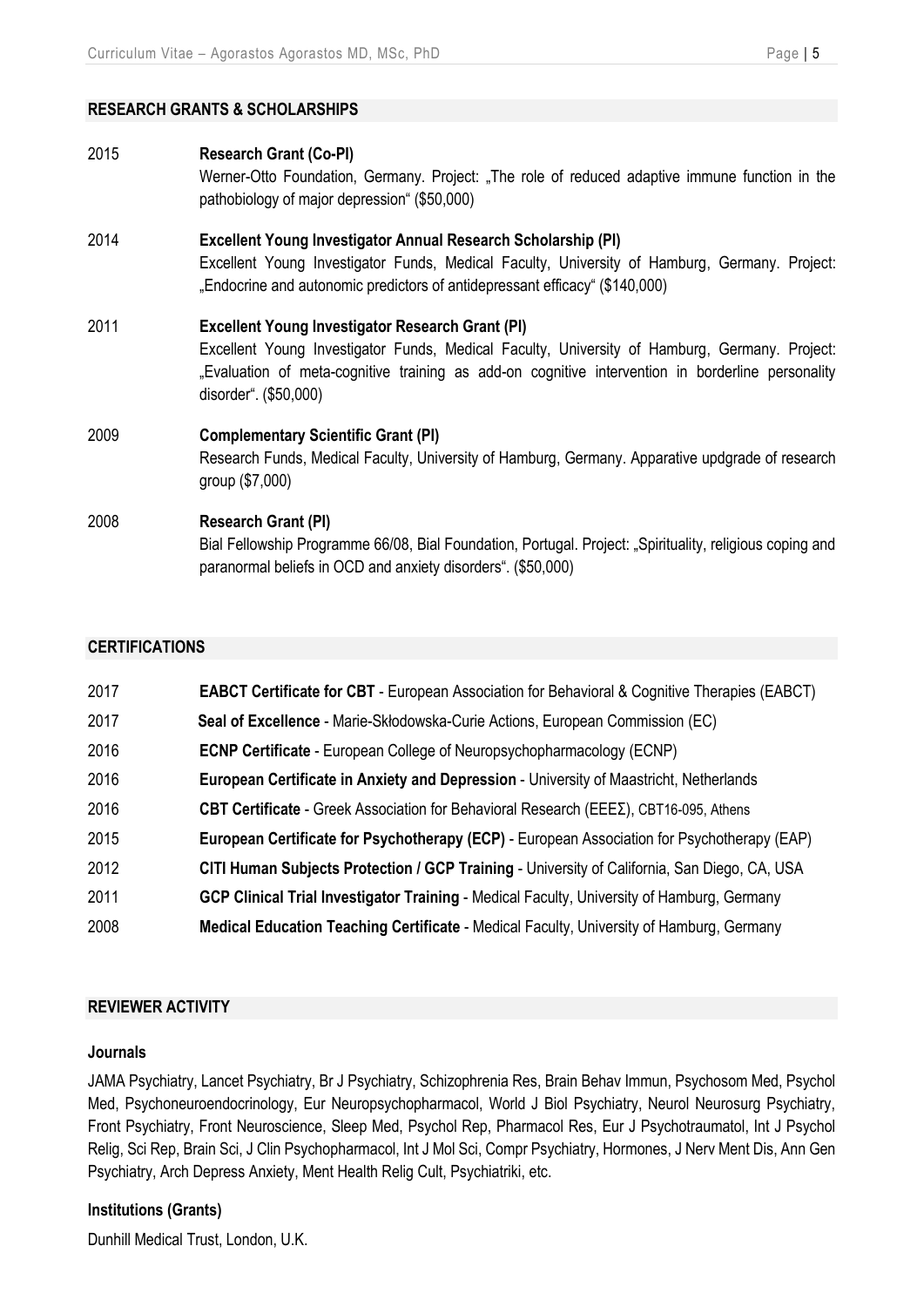## **EDITORIAL ACTIVITY**

| <b>Editorial Board Member - Associate Editor</b><br>Front Psychiatry - Mood and Anxiety Disorders Special Section (IF: 3.5)                                                                                                                                                                                                         |
|-------------------------------------------------------------------------------------------------------------------------------------------------------------------------------------------------------------------------------------------------------------------------------------------------------------------------------------|
| <b>Editorial Board Member - Review Editor</b><br>Front Neurology (IF: 3.5), Front Neuroscience (IF: 3.6), Front Psychiatry - Neurodegeneration Special<br>Section (IF: 3.5), Brain Sci (IF: 3.3), Front Behav Neurosci - Behavioral Endocrinology Special Section<br>(IF: 2.6), Front Psychiatry - Psychosomatic Medicine (IF: 2.8) |
| <b>Guest Associate-Editor</b><br>Front Neuroscience (IF: 3.6) - Neuroendocrine Science Special Section: Special Issue: "Stress and<br>Neurodevelopment"                                                                                                                                                                             |
| <b>Guest Editor</b><br>Eur J Psychotraumatol (IF: 3.1) - Special Issue: "Sleep, Circadian System and Traumatic Stress"                                                                                                                                                                                                              |
| <b>Guest Editor</b><br>Brain Sci (IF: 3.3) - Special Issue: "Neurobiological Trajectories of Psychological Trauma - Implications<br>for Posttraumatic Stress Disorder (PTSD)"                                                                                                                                                       |
| <b>Editorial Board Member</b><br>Front Psychiatry (IF: 3.5), Front Neuroscience (IF: 3.6), Front Neurology (IF: 2.7), Arch Depress Anxiety,<br>Brain Sci (IF: 3.3).                                                                                                                                                                 |
|                                                                                                                                                                                                                                                                                                                                     |

#### **MEMBERSHIPS**

#### **Scientific Societies**

- International Society of Psychoneuroendocrinology (ISPNE)
- American Psychosomatic Society (APS)
- European College of Neuropsychopharmacology (ECNP)
- German Society of Biological Psychiatry (DGBP)
- German Association of Psychiatry and Psychotherapy
- European Association for Psychotherapy (EPA)
- World Assoc. of Stress and Anxiety Disorders (WASAD)

#### **Congress Organizing & Scientific Committies**

- 
- 28<sup>th</sup> Panhellenic Psychiatry Congress, 2020, Thessaloniki, Greece
- 9<sup>th</sup> Conference of Biopsychosocial Approach in Medical Care, 2019, Thessaloniki, Greece
- 3<sup>rd</sup> Panhellenic Congress on ADHD, 2019, Thessaloniki, Greece
- 6<sup>th</sup> Int. Congress on Neurobiology, Psychopharmacology & Treatment Guidance, 2019, Chalkidiki, Greece
- 2<sup>nd</sup> Int. Congress of Evidence Based Mental Health, 2018, Kavala, Greece
- 1 st and 2nd Eppendorf Conference on Depression, 2014/2016, Hamburg, Germany

## **Academic Committies**

- 2020 Postgraduate Studies Committee, Aristotle University of Thessaloniki, Greece
- 2020 International Relations Committee, Aristotle University of Thessaloniki, Greece
- 2020 Ranking Committee, Aristotle University of Thessaloniki, Greece
- 2014 2017 Publications & Funding Committee, Dept. of Psychiatry, University Medical Center Hamburg, Germany
- 2014 2017 Ranking Committee, Dept. of Psychiatry, University Medical Center Hamburg, Germany
- 2014 2017 Psychiatric Outpatient Restructuring & QM Committee, University Medical Center Hamburg, Germany
- 2014 2017 CME Committee, Dept. of Psychiatry, University Medical Center Hamburg, Germany
- German National Psychotherapy Organization
- Thessaloniki Medical Association
- Hellenic Association of Psychiatry
- German-Greek Association for Psychiatry
- Institute of Biology and Medicine of Stress
- Hellenic Association for Behavioral Research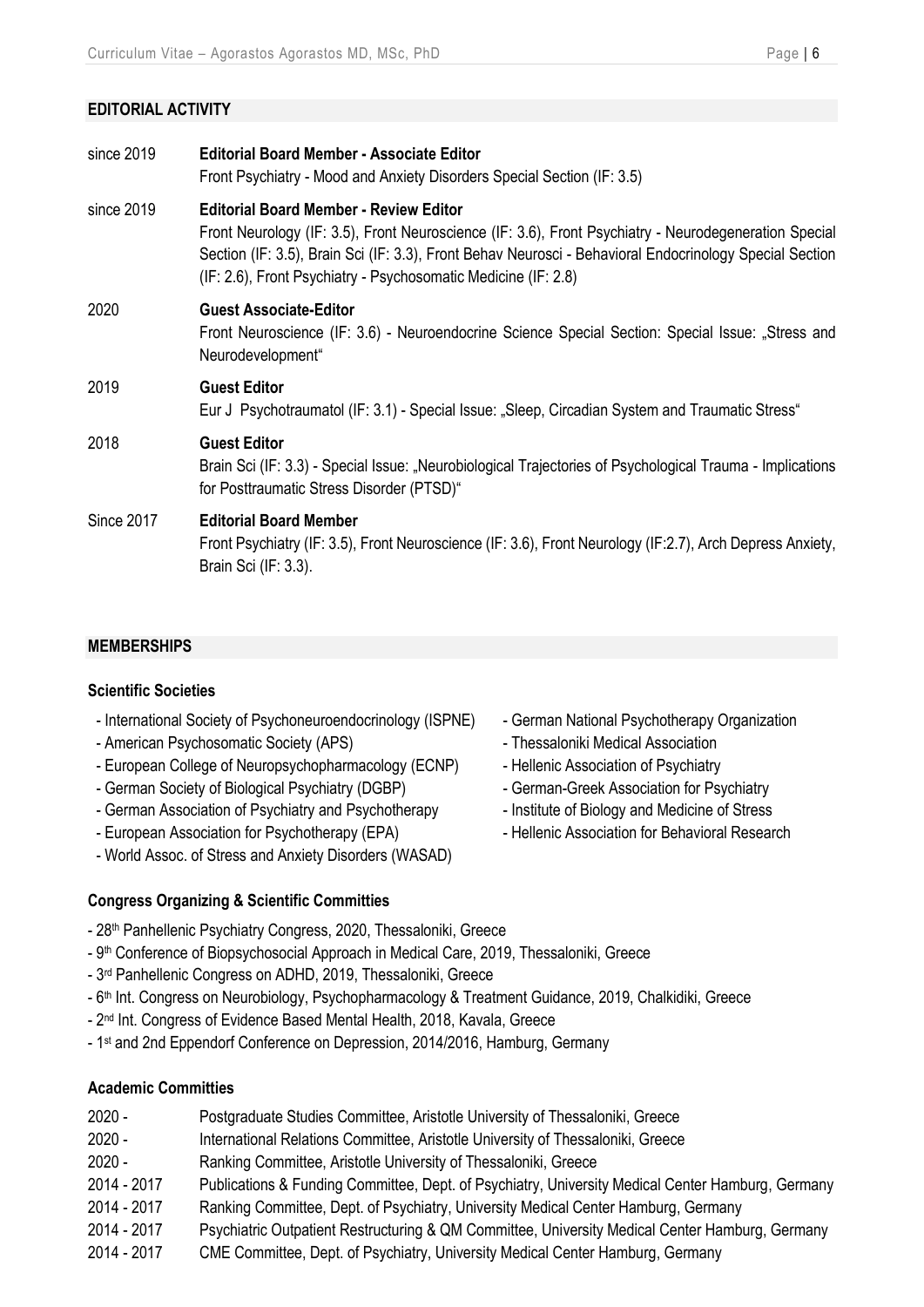## **TEACHING**

#### **Undergraduate Teaching**

| 2018        | Full Lecturer Teaching Approval in Psychiatry, Aristotle University of Thessaloniki, Greece       |
|-------------|---------------------------------------------------------------------------------------------------|
| 2015        | Full Lecturer Teaching Approval in Psychiatry and Psychotherapy, University of Hamburg, Germany   |
| 2011 - 2014 | Lecturer proxy: Psychiatry Core Lectures, University of Hamburg, Germany                          |
| 2011 - 2017 | Course Instructor: Psychiatry Seminars for Medical students, University of Hamburg, Germany       |
| 2006 - 2017 | Clinical Instructor: Medical Clerkship, University Medical Center Hamburg, Germany                |
| 2006 - 2017 | Course Instructor: Psychiatry Course for Med students, University Medical Center Hamburg, Germany |

#### **Postgraduate Teaching**

- Since 2020 Lecturer in the MSc Programme "Stress and Health Promotion", National and Kapodestrian University of Athens, Greece
- Since 2019 Lecturer in the MSc Programme "Clinical Mental Health", Aristotle University of Thessaloniki, Greece
- since 2018 Full Doctoral Supervisor approval in Psychiatry, Aristotle University of Thessaloniki, Greece
- since 2018 Full Clinical Supervision approval for Attending Psychiatrists, Psychiatric Residents and board-approved Psychologists, Dept. of Psychiatry, Aristotle University of Thessaloniki, Greece
- 2015 2017 Full Doctoral Supervisor approval in Psychiatry, University of Hamburg, Germany (3 completed Doctoral Dissertations between 2015-2017)
- 2015 2017 Full Clinical Supervision approval for Attending Psychiatrists, Residents and board approved Psychologists, University Medical Center Hamburg, Germany
- 2011- 2017 Clinical Instructor and Supervisor, Psychiatric Interns and Psychologists in Training, University Medical Center Hamburg, Germany

#### **CBT Psychotherapy Training**

| since 2017  | Lecturer & Course Instructor for CBT, Greek Association for Behavioral Research ( $EEE\Sigma$ ), Greece |
|-------------|---------------------------------------------------------------------------------------------------------|
| 2014 - 2016 | Lecturer & Course Instructor, German Association for CBT (DGVT), Germany                                |

#### **CONTINUOUS MEDICAL EDUCATION (CME)**

| 2008        | Training in Medical Teaching, Medical Faculty, University of Hamburg, Germany                                                |
|-------------|------------------------------------------------------------------------------------------------------------------------------|
| 2008        | Neurobiology & Psychopharmacology of mental disorders, Dept. of Psychiatry, Maudsley Hospital,<br>King's College, London, UK |
| 2009        | Crisis & Violence Management Training, Hamburg Medical Association, Hamburg, Germany                                         |
| 2009        | Progressive Muscle Relaxation Advanced Course, Hamburg Medical Association, Germany (3 d)                                    |
| 2010        | Autogenic Training Advanced Course, Hamburg Medical Association, Germany (3 d)                                               |
| 2010        | Statistical Methodology in Medicine, Medical Faculty, University of Hamburg, Germany                                         |
| 2011        | Good Clinical Practice (GCP) Training, Medical Faculty, University of Hamburg, Germany                                       |
| 2012        | EPA Academia, European Psychiatric Association (EPA), Strasbourg, France                                                     |
| 2013        | ECNP Neuropsychopharmacology School, ECNP, Oxford, UK                                                                        |
| 2014 - 2016 | Research visits at the Center for Neurogenomics, VU University, Amsterdam, Netherlands                                       |
| 2015        | Summer course: Mood & Aggression, Universities of Maastricht & Florence, Florence, Italy                                     |
| 2016        | Summer course: Fear, Anxiety & Trauma, Universities of Maastricht & Florence, Florence, Italy                                |
| 2006 - 2011 | Total of >220 certified hours of CME in associated fields                                                                    |
| 2011 - 2016 | Total of >350 certified hours of CME in associated fields                                                                    |

#### **LANGUAGES SPOKEN**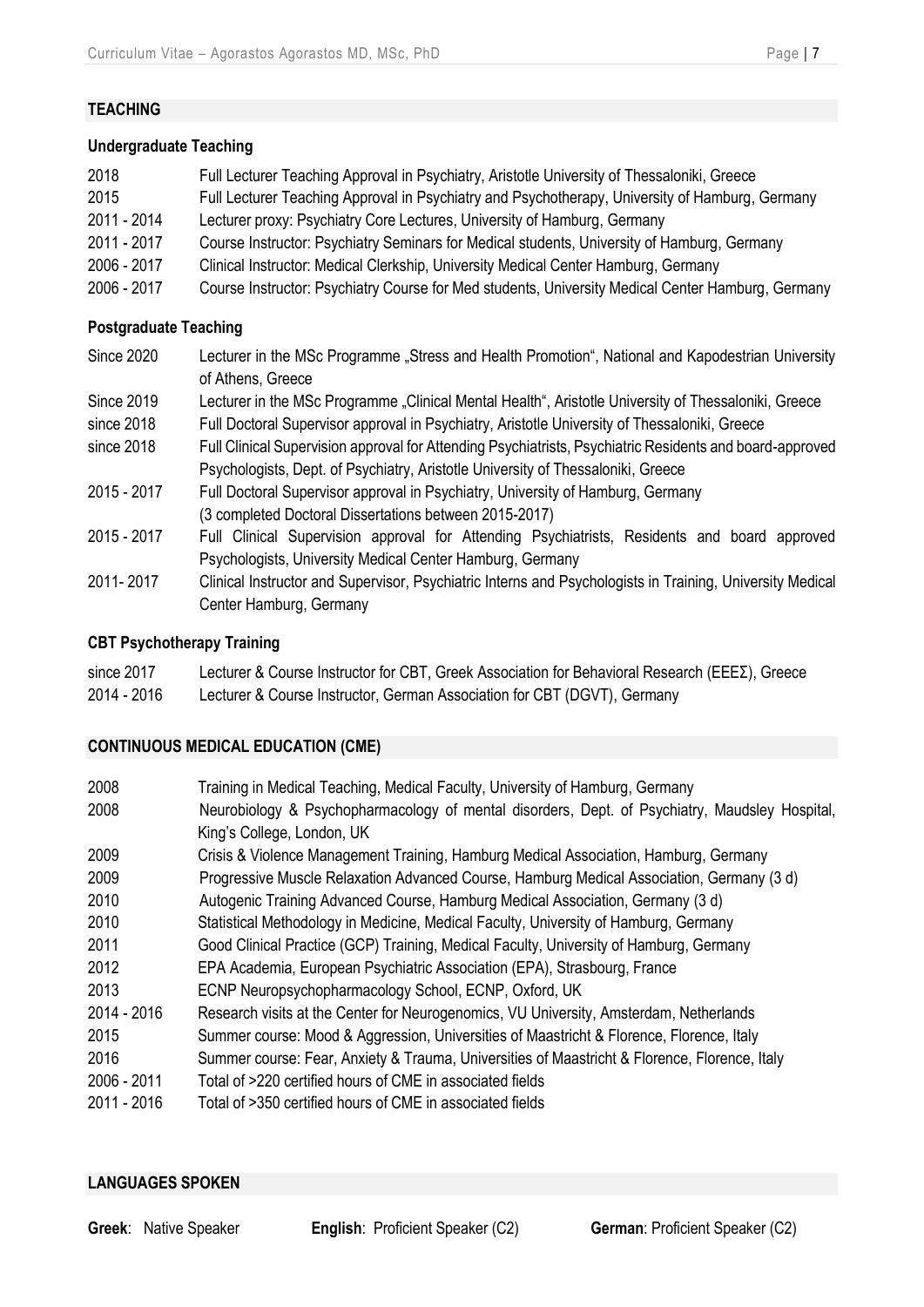## **RESEARCH COLLABORATIONS** (in alphabetical order)

| Prof. Dewleen G. Baker, MD            | Director of Research, VA Center of Excellence for Stress and Mental Health<br>& Dept. of Psychiatry, University of California San Diego (UCSD), USA                                                                                   |
|---------------------------------------|---------------------------------------------------------------------------------------------------------------------------------------------------------------------------------------------------------------------------------------|
| Prof. George P. Chrousos, MD          | frm. Head, Dept. of Peadiatrics, National and Kapodestrian University of<br>Athens, Greece                                                                                                                                            |
| Prof. Christoph U. Correll, MD        | Head, Dept. of Child & Adolescent Psychiatry, Psychotherapy and<br>Psychosomatics, Charité University Medical Center Berlin, Germany & The<br>Donald and Barbara Zucker School of Medicine at Hofstra/Northwell<br>Hempstead, NY, USA |
| Prof. Christian G. Huber, MD          | Head, Dept. Of Psychiatry and Psychotherapy, University of Basel,<br>Switzerland.                                                                                                                                                     |
| Prof. Stefan Gold, PhD                | Head, Institute of Neuroimmunology, Center for Molecular Neurobiology,<br>University of Hamburg, Germany                                                                                                                              |
| Prof. Steffen Moritz, PhD             | Head, Institute of Clinical Neuropsychology, University Medical Center<br>Hamburg, Germany                                                                                                                                            |
| Prof. Christian Otte, MD              | Vice-Chair, Dept. of Psychiatry & Psychotherapy, Charité University Medical<br>Center Berlin, Germany                                                                                                                                 |
| Prof. Minranda Olff, MD               | Head, Center for Psychological Trauma, Dept. of Psychiatry, Academic<br>Medical Center, University of Amsterdam & Director of Research, Arg<br>Psychotrauma National Expert Group, Netherlands.                                       |
| Assoc. Prof. Panagiota Pervanidou, MD | Head, Unit of Developmental Peadiatrics, Dept. of Peadiatrics, National and<br>Kapodestrian University of Athens, Greece                                                                                                              |
| Assist. Prof. Marco Solmi, MD         | Dept. of Psychiatry & Neuroscience, University Medical Center Padua, Italy                                                                                                                                                            |
| Prof. Oliver Stiedl, PhD              | Head, Center for Neurogenomics and Cognitive Research, VU University,<br>Amsterdam, Netherlands                                                                                                                                       |
| Prof. Klaus Wiedemann, MD             | Vice-Chair, Dept. of Psychiatry and Psychotherapy & Head, Laboratory of<br>Biological Psychiatry, University Medical Center Hamburg, Germany                                                                                          |
| Prof. Alexander Yassouridis, PhD      | Max Planck Institute of Psychiatry, Munich, Germany                                                                                                                                                                                   |

# **INVITED TALKS**

| 2020 | PTSD - State of the Art and Beyond<br>WPA Thematic Congress on Psychological trauma (online), Greece                                                                                                                              |
|------|-----------------------------------------------------------------------------------------------------------------------------------------------------------------------------------------------------------------------------------|
| 2020 | The immunology of stress.<br>7 <sup>h</sup> National Greek Neuroimmunology Congress (online), Greece                                                                                                                              |
| 2020 | Novel developments in the pharmacological management of treatment-resistant depression:<br>Focus on glutamatergic neurotransmission and esketamine.<br>7 <sup>h</sup> National Greek Psychopharmacology Congress (online), Greece |
| 2020 | Sleep and chronobiology in trauma and PTSD<br>28 <sup>h</sup> Annual Greek National Psychiatry Congress, Thessaloniki, Greece                                                                                                     |
| 2020 | The COH-FIT Survey: Organization and implementation of a worldwide study in times of the<br>pandemic<br>28 <sup>h</sup> Annual Greek National Psychiatry Congress, Thessaloniki, Greece                                           |
| 2020 | The human stress system<br>28 <sup>h</sup> Annual Greek National Psychiatry Congress, Thessaloniki, Greece                                                                                                                        |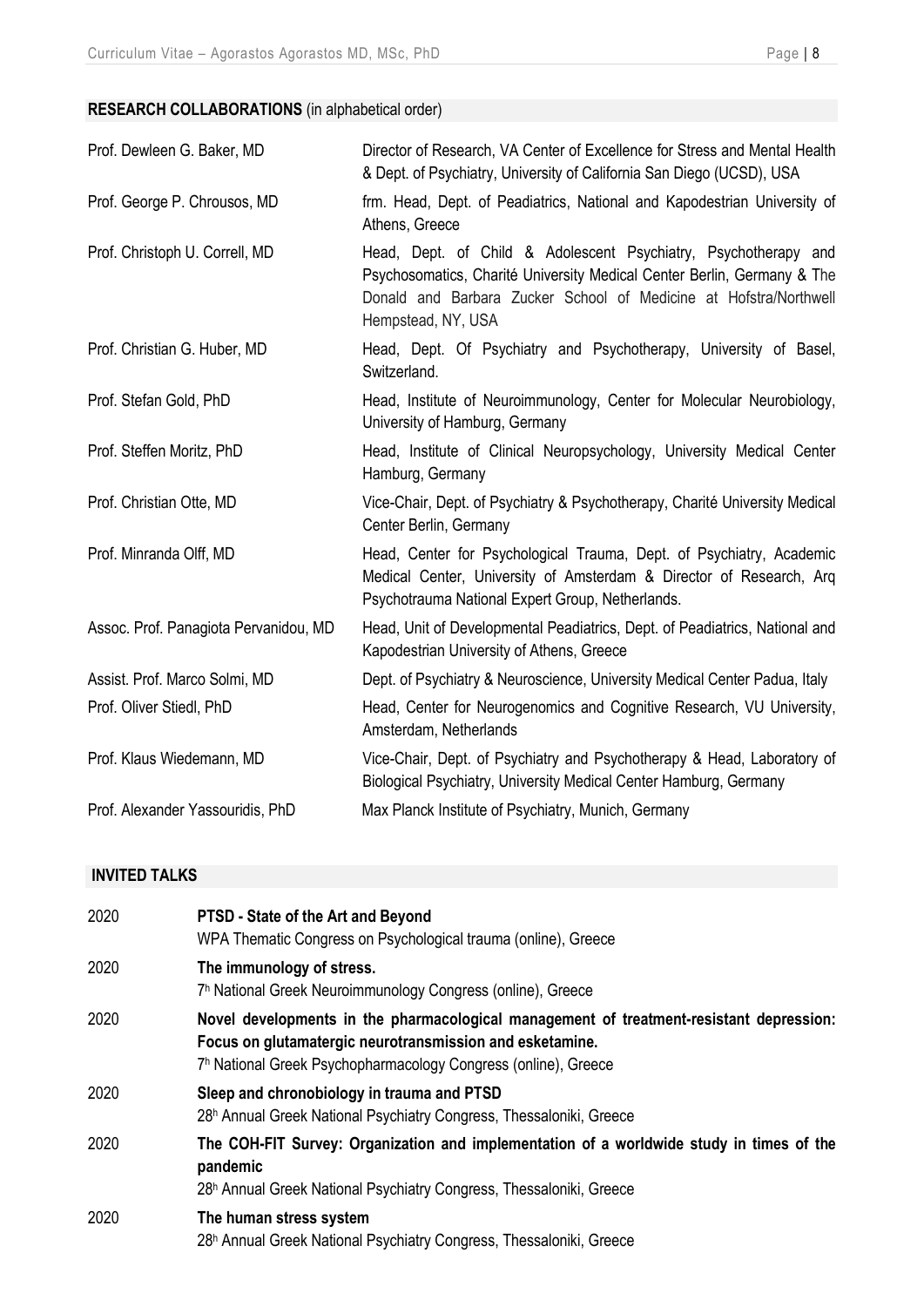| 2020 | Adrenal fatigue and HPA-axis dysregulation in psychiatric disorders<br>47 <sup>th</sup> Annual Hellenic Endocrinology Congress, Athens, Greece                                                                                          |
|------|-----------------------------------------------------------------------------------------------------------------------------------------------------------------------------------------------------------------------------------------|
| 2020 | <b>Circadian rhythms &amp; ADHD</b><br>9 <sup>th</sup> Annual Hellenic Congress of Developmental & Behavioral Pediatrics, Athens, Greece                                                                                                |
| 2020 | Childhood trauma, neurobiology and physical disease<br>Grand Rounds Lecture, Dept. of Child and Adolescent Psychiatry, National and Kapodestrian University<br>of Athens, Athens, Greece                                                |
| 2019 | Childhood trauma as risk factor for the development of metal and physical disease<br>9 <sup>th</sup> Conference of Biopsychosocial Approach in Medical Care, Thessaloniki, Greece                                                       |
| 2019 | Inflammation as underlying pathway of metabolic syndrome in mental disorders<br>6 <sup>th</sup> Panhellenic Congress of Severe Mental Illness Management, Ioannina, Greece                                                              |
| 2019 | Sleep & circadian dysregulation in schizophrenia: Molecular aspects and clinical implications<br>6 <sup>th</sup> Int. Congress on Neurobiology, Psychopharmaology & Treatment Guidance, Chalkidiki, Greece                              |
| 2019 | Rhythms and stress in the pathophysiology of PTSD<br>Grand Rounds Lecture, Dept. of Psychiatry, Charite University of Berlin, Germany                                                                                                   |
| 2019 | Childhood trauma as a general health risk factor<br>27 <sup>h</sup> Annual Greek National Psychiatry Congress, Heraklion, Greece                                                                                                        |
| 2019 | Circadian system physiology<br>27 <sup>h</sup> Annual Greek National Psychiatry Congress, Heraklion, Greece                                                                                                                             |
| 2019 | <b>Inflammation and traumatic stress</b><br>27 <sup>h</sup> Annual Greek National Psychiatry Congress, Heraklion, Greece                                                                                                                |
| 2019 | Childhood trauma, physical and mental health<br>8 <sup>th</sup> Annual Medical Faculty Conference, Aristotle University of Thessaloniki, Greece                                                                                         |
| 2018 | Heart rate variability in psychotic disorders<br>8 <sup>th</sup> Conference of Biopsychosocial Approach in Medical Care, Thessaloniki, Greece                                                                                           |
| 2018 | An alternative history of evolutionary psychopharmacology<br>4 <sup>th</sup> Panhellenic Conference of Applied Pharmacology, Thessaloniki, Greece                                                                                       |
| 2018 | Circadian and stress system interactions in psychological trauma<br>2 <sup>nd</sup> Conference of Psychological Trauma, Greek Society of Mental Health and Neuropsychiatry in<br>Childhood and Adolescence, Athens, Greece              |
| 2018 | Stress and circadian system interactions<br>2 <sup>nd</sup> International Conference of Evidence Based Mental Health, Kavala, Greece                                                                                                    |
| 2017 | Autonomic nervous system and heart rate variability in psychiatric research<br>AGNP German Society of Neuropsychopharmacology Annual Meeting, Munich, Germany                                                                           |
| 2017 | Findings on heart rate variability in stress research<br>WPA World Congress of Psychiatry, Berlin, Germany                                                                                                                              |
| 2017 | Understanding brain function through circadian rhythms<br>5 <sup>th</sup> Int. Congress on Neurobiology, Psychopharmaology & Treatment Guidance, Chalkidiki, Greece                                                                     |
| 2017 | Biological trajectories of traumatic stress: Epidemiology and pathophysiology<br>1 <sup>st</sup> Conference of Psychological Trauma, Greek Society of Mental Health and Neuropsychiatry in<br>Childhood and Adolescence, Athens, Greece |
| 2017 | Psychopharmacological approaches in depression and anxiety disorders<br>3rd Panhellenic Conference of Applied Pharmacology, Thessaloniki, Greece                                                                                        |
| 2017 | Autonomic nervous system and heart rate variability in PTSD<br>1 <sup>st</sup> Panhellenic Congress, Institute of Biology and Medicine of Stress, Athens, Greece                                                                        |
| 2016 | Stress and Dali's Clocks: From harmony to disorder                                                                                                                                                                                      |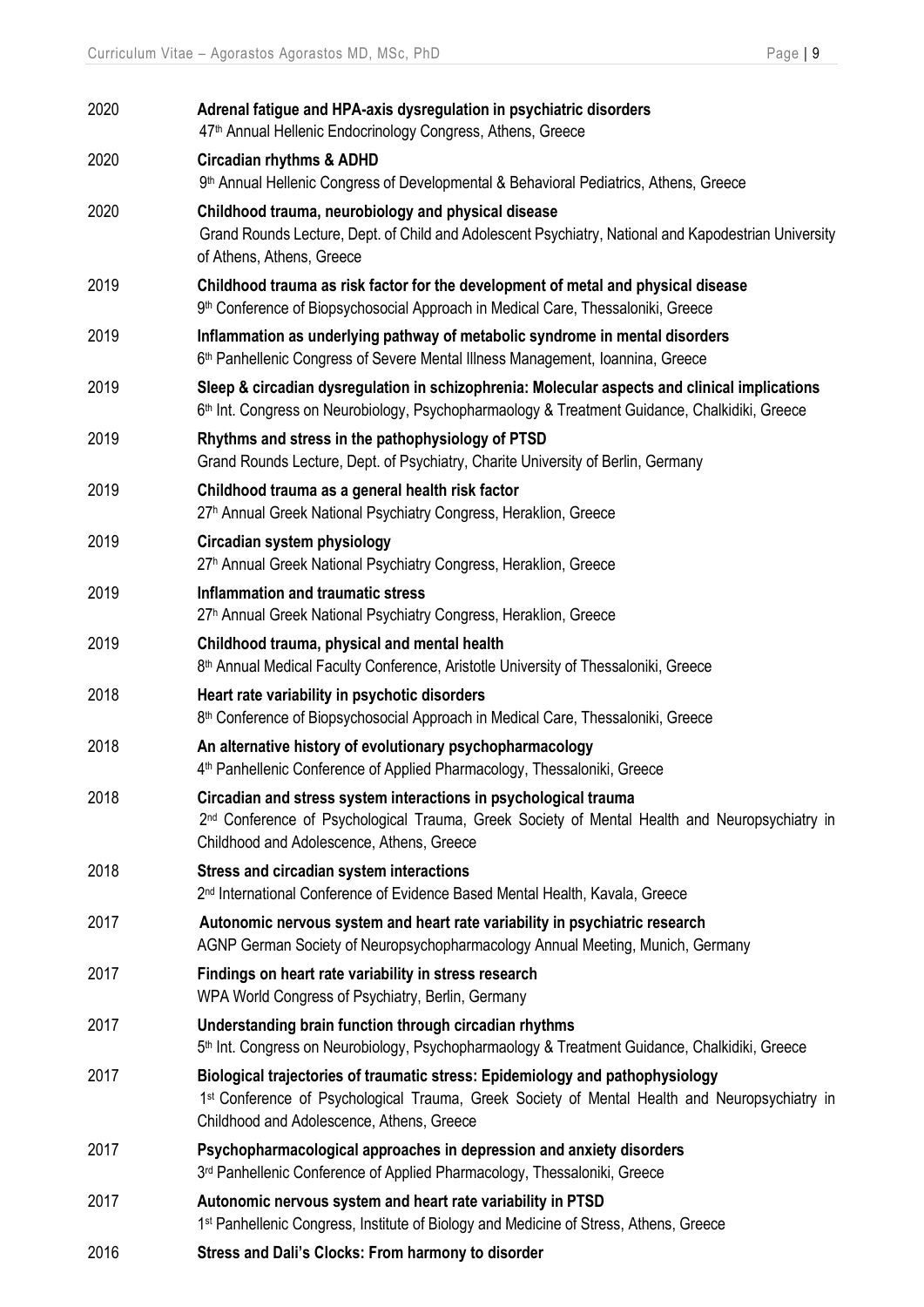|      | Honorary Lecture, University of Hamburg, Hamburg, Germany                                                                                                     |
|------|---------------------------------------------------------------------------------------------------------------------------------------------------------------|
| 2016 | Autonomic nervous system and heart rate variability<br>Grand Rounds Lecture, Dept. of Psychiatry, University Medical Center Hamburg, Germany                  |
| 2015 | Chronic escitalopram administration blunts autonomic reactivity to pharmacological panic<br>challenge<br>SOBP Annual Meeting, Toronto, Canada                 |
| 2015 | The cumulative effect of childhood trauma on adult mental and physical health: Marine Resiliency<br><b>Study</b><br>WFSBP Annual Meeting, Athens, Greece      |
| 2015 | Post- and peripartum depression<br>Grand Rounds Lecture, Dept. of Psychiatry, University Medical Center Hamburg, Germany                                      |
| 2015 | <b>Addiction disorders in pregnancy</b><br>Grand Rounds Lecture, Dept. of Psychiatry, University Medical Center Hamburg, Germany                              |
| 2015 | Heart rate dynamics in posttraumatic stress disorder<br>AGNP Annual Meeting, Munich, Germany                                                                  |
| 2014 | Psychopharmacology of Depression: Treatment algorithms<br>Grand Rounds Lecture, Dept. of Psychiatry, University Medical Center Hamburg, Germany               |
| 2014 | The cumulative effect of different childhood trauma types on adult mental and physical health<br>Annual German Psychiatry Congress, Berlin, Germany           |
| 2014 | <b>Trauma and Depression</b><br>Annual Depression Congress, University of Hamburg, Hamburg Germany                                                            |
| 2013 | IL-6 in plasma and cerebrospinal fluid of healthy humans<br>ISPNE Annual Meeting, Leyden, Netherlands                                                         |
| 2013 | The Biology of PTSD<br>Grand Rounds Lecture, Dept. of Psychiatry, University Medical Center Hamburg, Germany                                                  |
| 2012 | IL-6 physiology revisited<br>Annual German Psychiatry Congress, Berlin, Germany                                                                               |
| 2012 | Diminished vagal activity and blunted circadian heart rate dynamics in PTSD<br>ISTSS Annual Meeting, Los Angeles, CA, USA                                     |
| 2012 | Circadian Rhythmicity, Variability and Correlation of Interleukin-6 in Plasma and CSF of Healthy<br><b>Humans</b><br>PNIRS Annual Meeting, San Diego, CA, USA |
| 2011 | Religiosity and personal beliefs in OCD and anxiety disorders<br>EPA Annual Meeting, Vienna, Austria                                                          |
| 2011 | Psychiatric disorders through a transcultural perspective in migrants<br><b>CME Center Hamburg, Germany</b>                                                   |
| 2011 | Sleep and depression in patients with severe visual field defects: The chronodisruption theory in<br>glaucoma<br>ISPNE Annual Meeting, Berlin, Germany        |
| 2011 | Depression, anxiety and prolonged sleep latency in glaucoma: Evidence for circadian rhythm<br>alteration?<br>SOBP Annual Meeting, San Francisco, CA, USA      |
| 2010 | Depression and sleep disorders in progressed glaucoma: An indication for melatonergic<br>antidepressants?<br>EPA Annual Meeting, Munich, Germany              |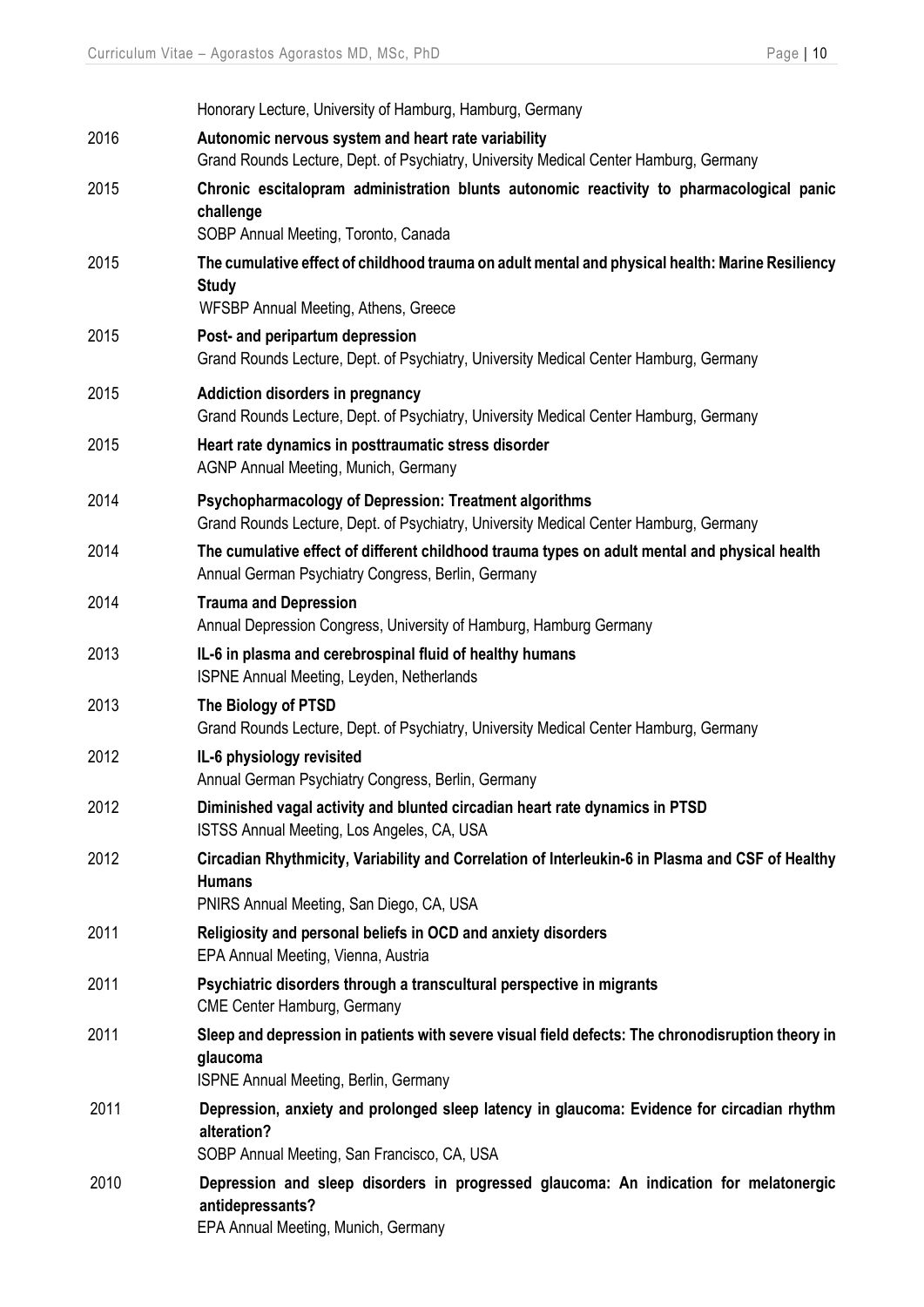- 2010 **Melatonin: Neuroendocrinological mechanisms of neuroprotectivity and psychopathology** Grand Rounds Lecture, Dept. of Neurology, Military Health Services Hamburg, Germany
- 2009 **Addiction services in Cyprus: Results of the EU Twinning project evaluation** EPA Annual Meeting, Lisbon, Portugal
- 2009 **EU-Twinning Evaluation of Addiction Services in Cyprus** Annual German Psychiatry Congress, Berlin, Germany

#### **PUBLICATION INDEX**

#### **ORIGINAL PEER-REVIEWED ARTICLES**

- 65. **Agorastos A**, Gkesoglou T, Kleidonopoulos A, Bozikas VP. Peripheral prognostic biomarkers of response in treatment-resistant depression. Psychiatriki 2021; 32(Suppl):44-54. (IF 2020: **0.4**)
- 64. Gkesoglou T, Pervanidou P, Bozikas VP, **Agorastos A**. Neurobiology of early life traumatic stress and trauma: Prolonged neuroendocrine dysregulation as a neurodevelopmental risk factor. Psychiatriki 2021 (*accepted*) (IF 2020: **0.4**)
- 63. Ramien C, Brasanac J, Gamradt S, Tänzer A, Glau L, Patas K, Ritter K, Fischer F, **Agorastos A**, Demiralay C, Wiedemann K, Bellmann-Strobl J, Otte C, Tolosa E, Friese MA, Paul F, Heesen C, Weygandt M, Gold SM. Immune signature of multiple sclerosis-associated depression. Brain Behav Immun 2021; 100: 174-182. (IF 2020: **7.22**)
- 62. Solmi M, Estradé A, Thompson T **Agorastos A**, […], Correll CU. Physical and mental health impact of COVID-19 on children, adolescents, and their families: The Collaborative Outcome study on Health and Functioning during Infection Times - Children and Adolescents (COH-FIT-C&A) J Affect Dis 2021; 299: 367-376. (IF 2020: **4.84**)
- 61. Solmi M, Estradé A, Thompson T **Agorastos A**, […], Correll CU. The Collaborative Outcomes study on Health and Functioning during Infection Times in adults (COH-FIT-Adults): Design and methods of an international online survey targeting physical and mental health effects of the COVID-19 pandemic. J Affect Dis 2021; 299: 393-407. (IF 2020: **4.84**)
- 60. Chatziioanidis S, **Agorastos A**, Kaprinis S, Bozikas VP. Short-term reliability of retrospective childhood trauma reports in schizophrenia spectrum psychosis. Psychiatriki 2021; 32(3): 241-246. (IF 2019: **0.4**)
- 59. **Agorastos A**, Chrousos GP. The neuroendocrinology of stress: The stress-related continuum of chronic disease development. Mol Psychiatry 2021 [Epub ahead of print] (IF 2020: **12.38**)
- 58. **Agorastos A**, Olff M. Sleep, circadian system and traumatic stress. Eur J Psychotraumatol 2021; 12(1):1956746. (IF 2020: **4.21**)
- 56. Karanikas E, Daskalakis NP, **Agorastos A**. Oxidative dysregulation in early life stress and posttraumatic stress disorder: A comprehensive review. Brain Sci 2021; 11(6): 723. (IF 2020: **3.39**)
- 55. **Agorastos A**, Tsamakis K, Solmi M, Correll CU, Bozikas VP. The need for holistic, longitudinal and comparable, real-time assessment of the emotional, behavioral and societal impact of the COVID-19 pandemic across nations.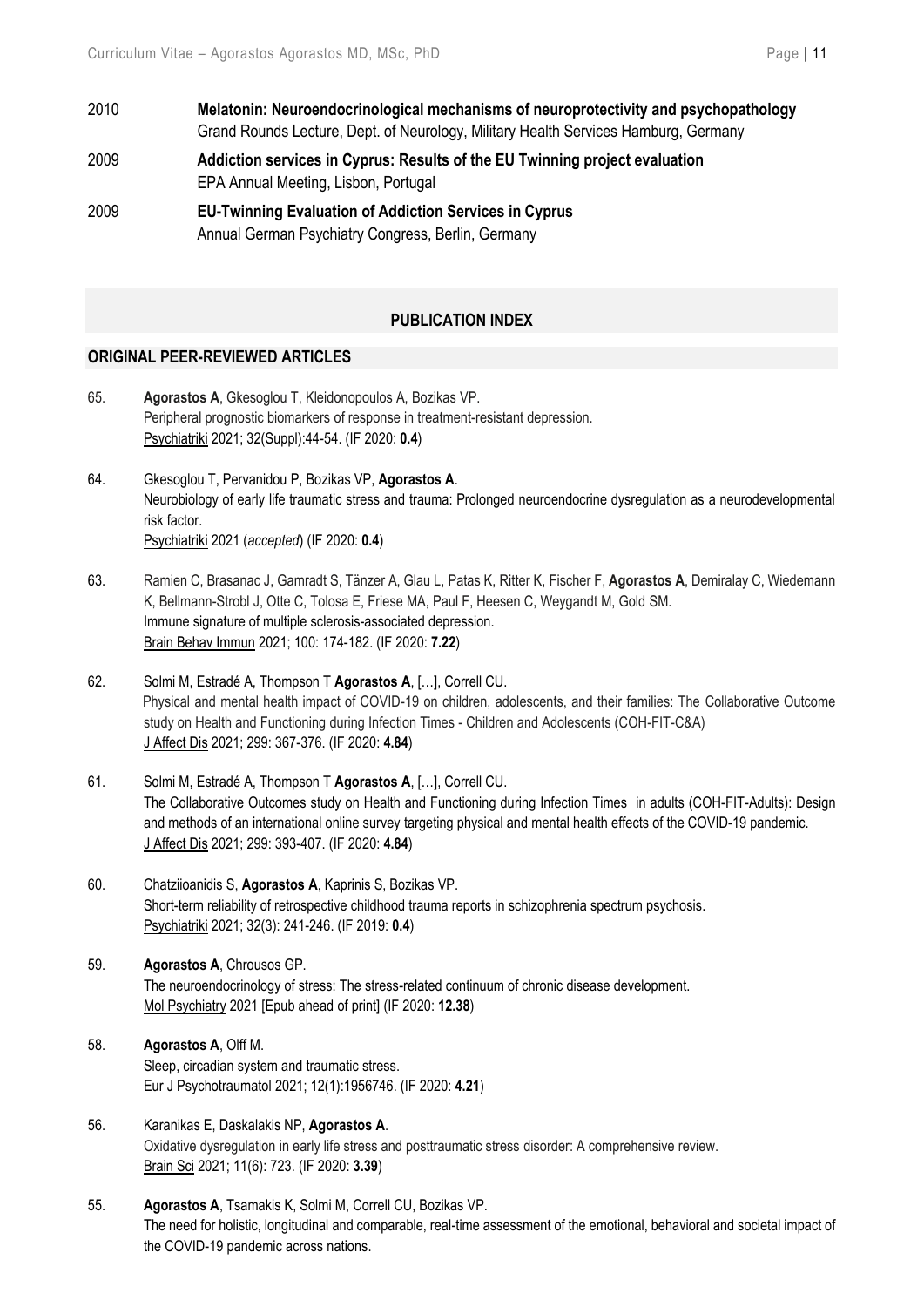Psychiatriki 2021; 32(1): 15-18. (IF 2019: **0.4**)

#### 54. **Agorastos A**, Olff M.

Traumatic stress and the circadian system: Neurobiology, timing and treatment of posttraumatic chronodisruption. Eur J Psychotraumatol 2020 (*accepted*) (IF 2019: **3.48**)

- 53. **Agorastos A**, Stiedl O, Heinig A, Sommer A, Hager T, Freundlieb N, Schruers KR, Demiralay C. Inverse autonomic stress reactivity in depressed patients with and without prior history of depression. J Psychiatr Res 2020; 131: 114-118. (IF 2019: **3.74**)
- 52. **Agorastos A**, Sommer A, Heinig A, Wiedemann K, Demiralay C. Vasopressin surrogate marker Copeptin as a potential novel endocrine biomarker for antidepressant treatment response in major depression: A pilot study. Front Psychiatry 2020; 11: 453. (IF 2019: **3.52**)
- 51. Pervanidou P, Makris G, Chrousos GP, **Agorastos A**. Early life stress and pediatric posttraumatic stress disorder. Brain Sci 2020; 10(3): pii: E169. (IF 2019: **3.33**)
- 50. **Agorastos A**, Nicolaides NC, Bozikas VP, Chrousos GP, Pervanidou P. Multilevel interactions of stress and circadian system: Implications for traumatic stress. Front Psychiatry 2020; 10: 1003. (IF 2019: **3.52**)
- 49. **Agorastos A**, Bozikas VP. Gut microbiome and adaptive immunity in schizophrenia Psychiatriki 2019; 30: 189-190. (IF 2018: **0.73**)
- 48. Vassilopoulou E, Efthymiou D, Vardaka E, **Agorastos A.** When weight loss is not self-motivated: Cognitive behavioral and medical nutrition therapy for weight management in a case of idiopathic intracranial hypertension, Integr Food Nutr Metab 2019; 6:1-4.
- 47. Chatziioannidis S, Andreou C, **Agorastos A**, Kaprinis S, Malliaris Y, Garyfallos G, Bozikas VP. The role of attachment anxiety in the relationship between childhood trauma and schizophrenia-spectrum psychosis.

Psychiatry Res 2019; 276: 223-231. (IF 2018: **2.68**)

- 46. **Agorastos A**, Pervanidou P, Chrousos GP, Baker DG. Developmental trajectories of early life stress and trauma: A narrative review on neurobiological aspects beyond stress system dysregulation. Front Psychiatry 2019; 10: 118. (IF 2017: **2.86**)
- 45. **Agorastos A**, Heinig A, Stiedl O, Hager T, Sommer A, Müller JC, Schruers KR, Wiedemann K, Demiralay C. Vagal effects of endocrine HPA axis challenges on resting autonomic activity assessed by heart rate variability measures in healthy humans. Psychoneuroendocrinology 2019; 102: 196-203. (IF 2017: **4.73**)
- 44. **Agorastos A**, Hauger RL, Barkauskas DA, Lerman IR, Moeller-Bertram T, Snijders C, Haji U, Patel PM, Geracioti TD, Chrousos GP, Baker DG. Relations of combat stress and posttraumatic stress disorder to 24-h plasma and cerebrospinal fluid interleukin-6 levels and circadian rhythmicity. Psychoneuroendocrinology 2019; 100: 237-45. (IF 2017: **4.73**)
- 43. **Agorastos A**, Pervanidou P, Chrousos GP, Kolaitis G. Early life stress and trauma: developmental neuroendocrine aspects of prolonged stress system dysregulation. Hormones 2018; 17(4): 507-20. (Impact Factor 2017: **1.71**)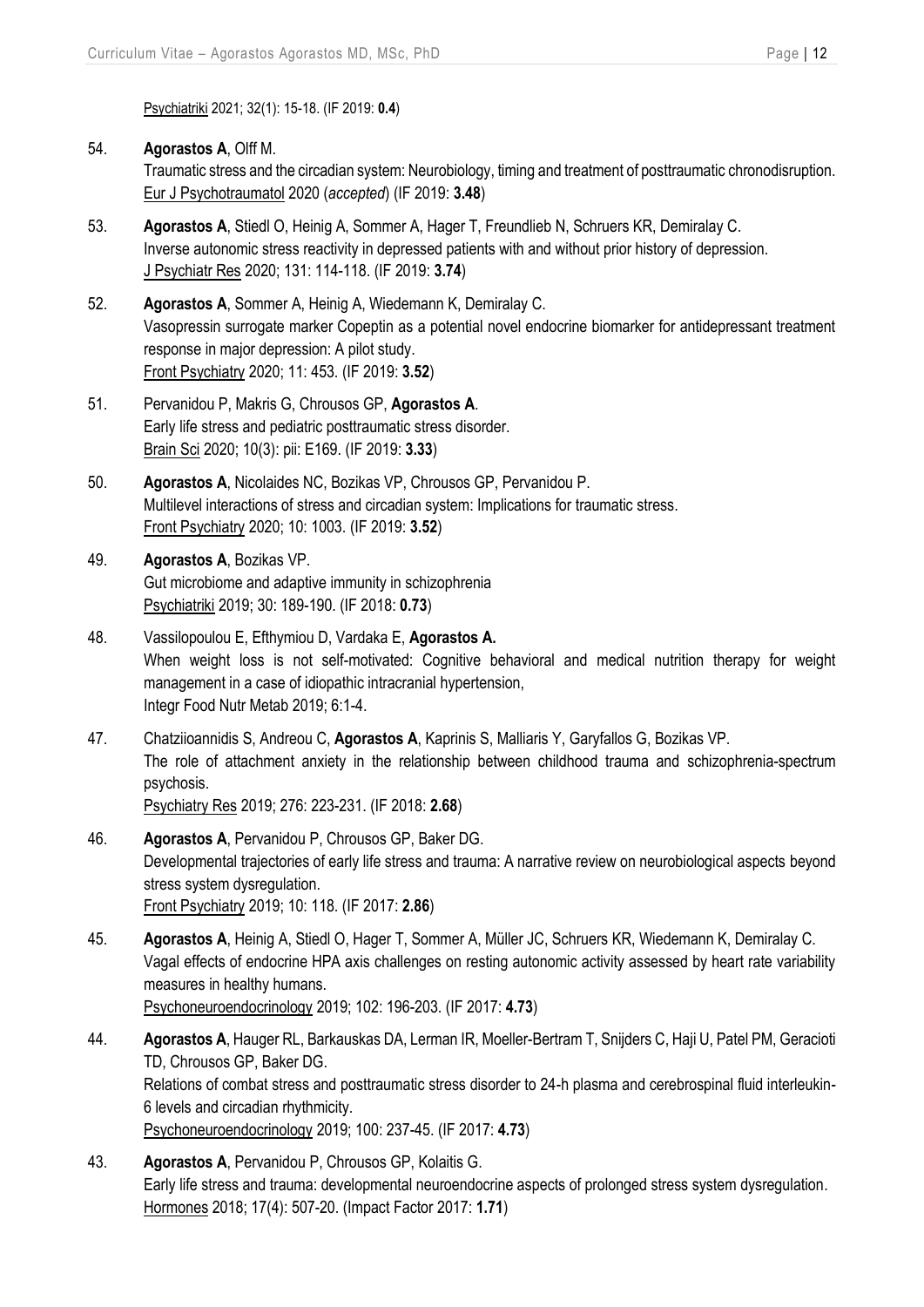- 42. Patas K, Willing A, Demiralay C, Engler JB, Lupu A, Ramien C, Schäfer T, Gach C, Stumm L, Chan K, Vignali M, Arck PC, Friese MA, Pless O, Wiedemann K, **Agorastos A**\*, Gold SM\* (shared last authorship). T cell phenotype and T cell receptor repertoire in patients with major depressive disorder. Front Immunol 2018; 9: 291. (IF 2017: **5.51**)
- 41. Kluen LM, **Agorastos A**, Wiedemann K, Schwabe L. Cortisol boosts risky decision-making behaviour in men but not in women. Psychoneuroendocrinology 2017; 84: 181-9. (IF 2016: **4.79**)
- 40. Kluen LM, **Agorastos A**, Wiedemann K, Schwabe L. Noradrenergic stimulation impairs memory generalization in women. J Cogn Neurosci 2017; 29(7): 1279-91. (IF 2016: **3.11**)
- 39. Demiralay C, **Agorastos A**, Yassouridis A, Jahn H, Wiedemann K, Kellner M. Copeptin – A Potential Endocrine Surrogate Marker of CCK-4-induced Panic Symptoms? Psychoneuroendocrinology 2017; 76: 14-18. (IF 2016: **4.79**)
- 38. Kluen LM, Nixon P, **Agorastos A**, Wiedemann K, Schwabe L. Impact of stress and glucocorticoids on schema-based learning. Neuropsychopharmacology 2017; 42(6): 1254-61. (IF 2015: **6.40**)
- 37. **Agorastos A**, Linthorst ACE. Potential pleiotropic beneficial effects of adjuvant melatonergic treatment in posttraumatic stress disorder. J Pineal Res 2016; 61(1): 3-26. (IF 2015: **9.31**)
- 36. **Agorastos A**, Angkaw AC, Johnson HE, Hansen CJ, Cook CV, Baker DG. Peritraumatic Behavior Questionnaire - Observer Rated: Validation of the objective version of a measure for combat-related peritraumatic stress. World J Psychiatry 2016; 6(2): 226-32. (IF 2019: **3.54**)
- 35. de Lorent L, **Agorastos A**, Yassouridis A**,** Kellner M, Muhtz C. Auricular Acupuncture Versus Progressive Muscle Relaxation in Patients with Anxiety Disorders or Major Depressive Disorder - A Prospective Parallel Group Clinical Trial. J Acupunct Meridian Stud 2016; 9(4):191-9. (IF 2015: **1.02**)
- 34. **Agorastos A**, Demiralay C, Stiedl O, Muhtz C, Wiedemann K, Kellner M. [Metabotropic glutamate2/3 receptor agonism facilitates autonomic recovery after pharmacological panic](http://www.ncbi.nlm.nih.gov/pubmed/26752621)  [challenge in healthy](http://www.ncbi.nlm.nih.gov/pubmed/26752621) humans. Int Clin Psychopharmacol 2016;31(3):176-8. (IF 2015: **2.41**)
- 33. Demiralay C, **Agorastos A**, Steiger A, Yassouridis A, Wiedemann K. Overnight suppression of HPA axis after mineraolocorticoid receptor stimulation: a sleep endocrine study. Psychiatry Res 2015; 227(1): 65-70. (IF 2014: **2.47**)
- 32. **Agorastos A**, Lederbogen F, Otte C. [Depression in coronary heart disease]. Nervenarzt 2015; 86(3): 375-85. (IF 2014: **0.81**)
- 31. **Agorastos A,** Pittman JOE, Angkaw AC, Nievergelt CM, Hansen CJ, Aversa LH, Parisi SA, Barkauskas DA, The Marine Resiliency Study Team, Baker DG. The cumulative effect of multiple childhood trauma types on self-reported symptoms of adult depression, PTSD, substance abuse and health-related quality of life in a large active-duty military cohort. J Psychiatr Res 2014; 58: 46-54. (IF 2013: **4.09**)
- 30. **Agorastos A,** Kellner M, Stiedl O, Muhtz C, Wiedemann K, Demiralay C. Long-term escitalopram administration moderates autonomic reactivity to pharmacologic panic challenge in men. Int J Neuropsychopharmacol 2014; 18(5). pii:pyu053 (IF 2013: **5.26**)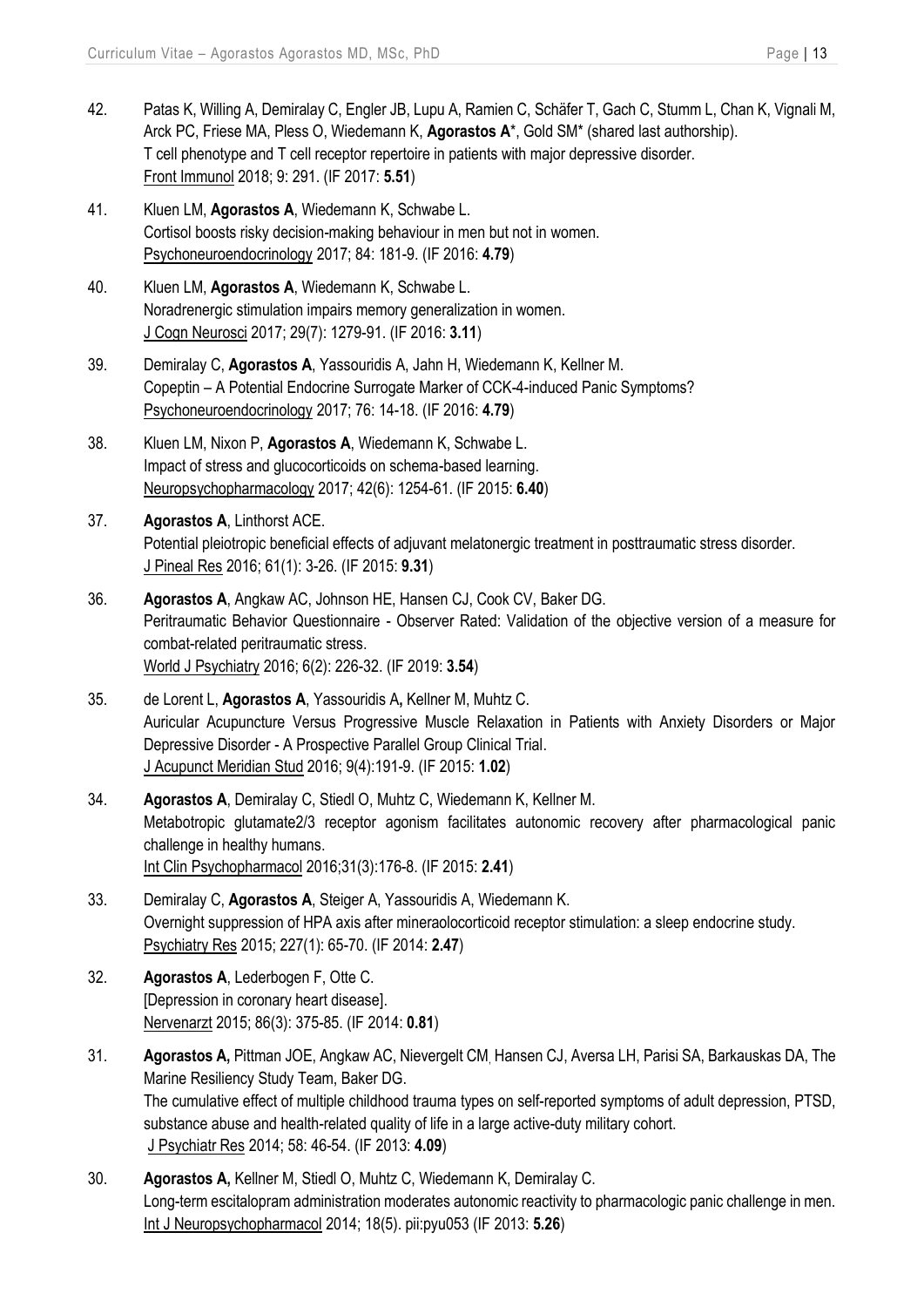- 29. **Agorastos A**, Kellner M, Baker DG, Otte C. When time stands still. An integrative review on the role of chronodisruption in PTSD. Curr Opin Psychiatry 2014; 27: 385-92. (IF 2013: **3.55**)
- 28. Eraly SA, Nievergelt CM, Maihofer A, Barkauskas D, Biswas N, Schork N, **Agorastos A**, O'Connor D, Baker DG. Pre-deployment plasma C-reactive protein concentration: Marker of PTSD risk and resilience? JAMA Psychiatry 2014; 71(4): 423-431. (IF 2013: **13.75**)
- 27. **Agorastos A**, Hauger RL, Moeller-Bertram T, Barkauskas DA, Clopton P, Haji U, Lohr J, Patel P, Chrousos GP, Baker DG. Circadian rhythmicity, variability and correlation of interleukin-6 levels in plasma and CSF of healthy humans. Psychoneuroendocrinology 2014; 44: 71-82. (IF 2013: **5.59**)
- 26. **Agorastos A**, Kellner M, Stiedl O, Muhtz C, Becktepe JS, Wiedemann K, Demiralay C. The 5-HTTLPR genotype modulates heart rate variability and its adjustment by pharmacological panic challenge in healthy men. J Psychiatr Res 2014; 50: 51-8. (IF 2013: **4.09**)
- 25. Demiralay C, **Agorastos A**, Steiger A, Wiedemann K. Sleep EEG effects of antigluco- and antimineralocorticoids in old-aged males: A pilot study. Psychiatry Clin Neurosci 2014; 68(5): 383-7. (IF 2013: **1.62**)
- 24. **Agorastos A**, Huber CG, Demiralay C. Influence of religious aspects and personal beliefs on psychological behaviour: Focus on anxiety disorders. Psychol Res Behav Manag 2014; 7: 93-101. (IF 2012: **1.95**)
- 23. **Agorastos A**, Skevas C, Matthaei M, Otte C, Klemm M, Richard G, Huber CG. Depression, anxiety and disturbed sleep in patients with progressed glaucoma. J Neuropsychiatry Clin Neurosci 2013; 25: 205-13. (IF 2012: **2.40**)
- 22. Hinkelmann K, Muhtz C, Dettenborn L, **Agorastos A** , Wingenfeld K, Spitzer C, Kirschbaum C, Wiedemann K, Otte C. Association between childhood trauma and low hair cortisol in depressed patients and healthy controls. Biol Psychiatry 2013; 74(9): e15-7. (IF 2012: **9.24**)
- 21. Schilling L, Köther U, Nagel M, **Agorastos A**, Moritz S. Kognitive Verzerrungen bei Patienten mit einer Borderline-Persönlichkeitsstörung und deren Behandlung durch das «Metakognitive Training–Borderline» [article in German]. Z Psychiatr Psychol Psychother 2013; 61(4): 239-46. (IF 2012: **1.98**)
- 20. Hinkelmann K, Muhtz C, Dettenborn L, **Agorastos A**, Moritz S, Wingenfeld K, Spitzer C, Gold S, Wiedemann K, Otte C. Association between cortisol awakening response and memory function in major depression. Psychol Med 2013; 43(11): 2255-63. (IF 2012: **5.59**)
- 19. **Agorastos A**, Nash WP, Nunnink S, Yurgil K, Goldsmith A ,Goldwaser G, Litz B, Johnson H, Lohr JB, Baker DG. The Peritraumatic Behavior Questionnaire: Validation and predictive power of a newly-developed measure for combat-related peritraumatic reactions. BMC Psychiatry 2013;13: 9. (IF 2012: **2.23**)
- 18. **Agorastos A**, Boel JA, Heppner PS, Hager T, Moeller-Bertram T, Haji U, Motazedi A, Yanogi MA, Baker DG, Stiedl O.

Diminished vagal activity and blunted circadian changes of heart rate dynamics in posttraumatic stress disorder. Stress 2013; 16(3): 300-10. (IF 2012: **3.25**)

17. **Agorastos A**, Wiedemann K.

Encephalopathy associated with autoimmune thyreoiditis with clinical steroid non-response and remission after cyclophosphamide.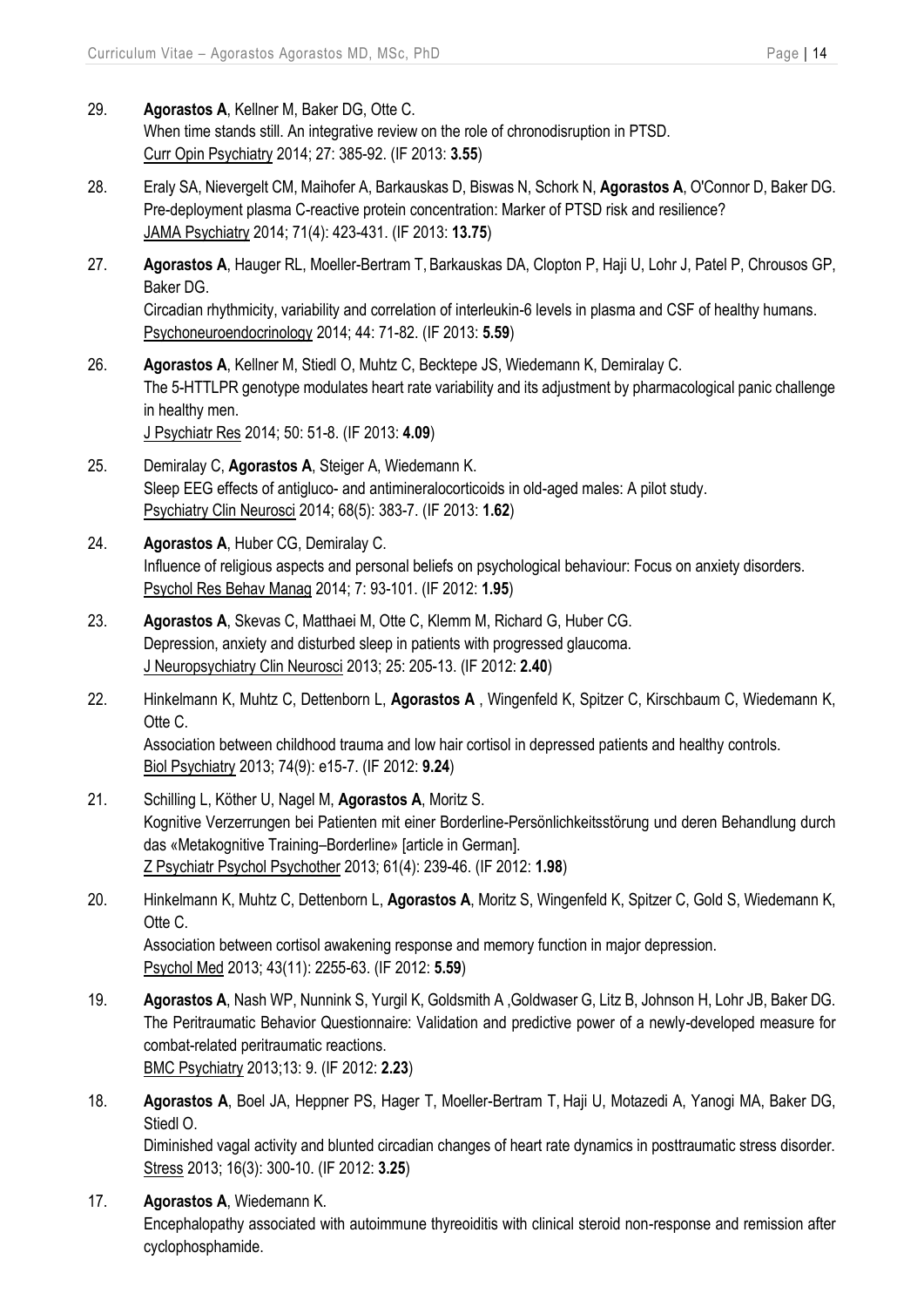J Neuropsychiatry Clin Neurosci 2013; 25(1): E17-8. (IF 2012: **2.40**)

16. **Agorastos A**, Huber CG. Vanishing white matter disease: A case of severe adult onset with prolonged course under anticonvulsive therapy. J Neuropsychiatry Clin Neurosci 2012; 24(4): E24-5. (IF 2011: **2.50**)

## 15. Huber CG, **Agorastos A**. We are all Zombies anyway: Aggression in Cotard's Syndrome. J Neuropsychiatry Clin Neurosci 2012; 24(3): E21. (IF 2011: **2.50**)

- 14. Huber CG, Fischer M, Mohr M, **Agorastos A**. Sudden Worsening of Ross Syndrome after Glucocorticoid Withdrawal Emerges as Panic Disorder: A Case Report. J Neuropsychiatry Clin Neurosci 2012; 24(2): E28-29. (IF 2011: **2.50**)
- 13. **Agorastos A**, Metscher T, Huber CG, Jelinek L, Vitzthum F, Muhtz C, Kellner M, Moritz S. Religiosity, magical ideation and paranormal beliefs in anxiety disorders and OCD: A cross-sectional study. J Nerv Ment Dis 2012; 200(10): 876-84. (IF 2011: **1.68**)
- 12. Huber CG, Hoppe A, **Agorastos A**, Andresen B, Naber D, Schroeder K. Are ratings on the positive and negative syndrome scale for schizophrenia biased by personality traits? Pharmacopsychiatry 2012; 45(4): 156-61. (IF 2011: **2.07**)

## 11. **Agorastos A**, Haasen C, Huber CG. Anxiety disorders through a transcultural perspective: Implications for migrants. Psychopathology 2012; 45(2): 67-77. (IF 2011: **1.82**)

- 10. Huber CG, Schöttle D, Lambert M, Hottenrott B, **Agorastos A**, Naber D, Schroeder K. Brief Psychiatric Rating Scale - Excited Component (BPRS-EC) and neuropsychological dysfunction predict aggression, suicidality, and involuntary treatment in first-episode psychosis. Schizophrenia Res 2012; 134(2-3): 273-8. (IF 2011: **4.75**)
- 9. Hinkelmann K, Botzenhardt J, Muhtz C, **Agorastos A**, Wiedemann K, Kellner M, Otte C. Sex differences of salivary cortisol secretion in patients with major depression. Stress 2012;15(1): 105-9. (IF 2011: **2.48**)
- 8. **Agorastos A**, Marmar CR, Otte C. Immediate and early behavioral interventions for the prevention of acute and posttraumatic stress disorder. Curr Opin Psychiatry 2011; 24(6): 526-32. (IF 2010: **3.00**)
- 7. **Agorastos A**, Zurhold H, Verthein U, Degkwitz P, Petridou A, Haasen C. Addiction services in Cyprus: Results of a EU Twinning Project. Drugs Educ Prev Policy 2011; 18(5): 340-52. (IF 2010: **0.42**)
- 6. **Agorastos A**, Huber CG. The role of melatonin in glaucoma: Implications for pathophysiological relevance and therapeutic potential. J Pineal Res 2011; 50(1): 1-7. (IF 2010: **5.85**)
- 5. **Agorastos A**, Kijak AD, Yamamura J, Spauchsus A, Huber CG. Acute non-lethal Marchiafava-Bignami disease with posterior leucoencephalopathy and split-brain syndrome. J Neuropsychiatry Clin Neurosci 2011; 23(4): E27-8. (IF 2010: **1.98**)
- 4. **Agorastos A**, Weinas A, Agorastos AD, Wiedemann K. Psychosis-induced vitamin D deficiency with secondary hyperparathyroidism and osteoporotic fractures. Gen Hosp Psychiatry 2011; 33(6): 641.e3-5. (IF 2010: **2.78**)
- 3. **Agorastos A**, Huber CG, Dunker S, Wiedemann K. Reduced Pain Perception in Schizophrenia: A Case of an Undetected Intrathoracic Pencil. Am J Psychiatry 2011; 168(8): 854-5. (IF 2010: **12.76**)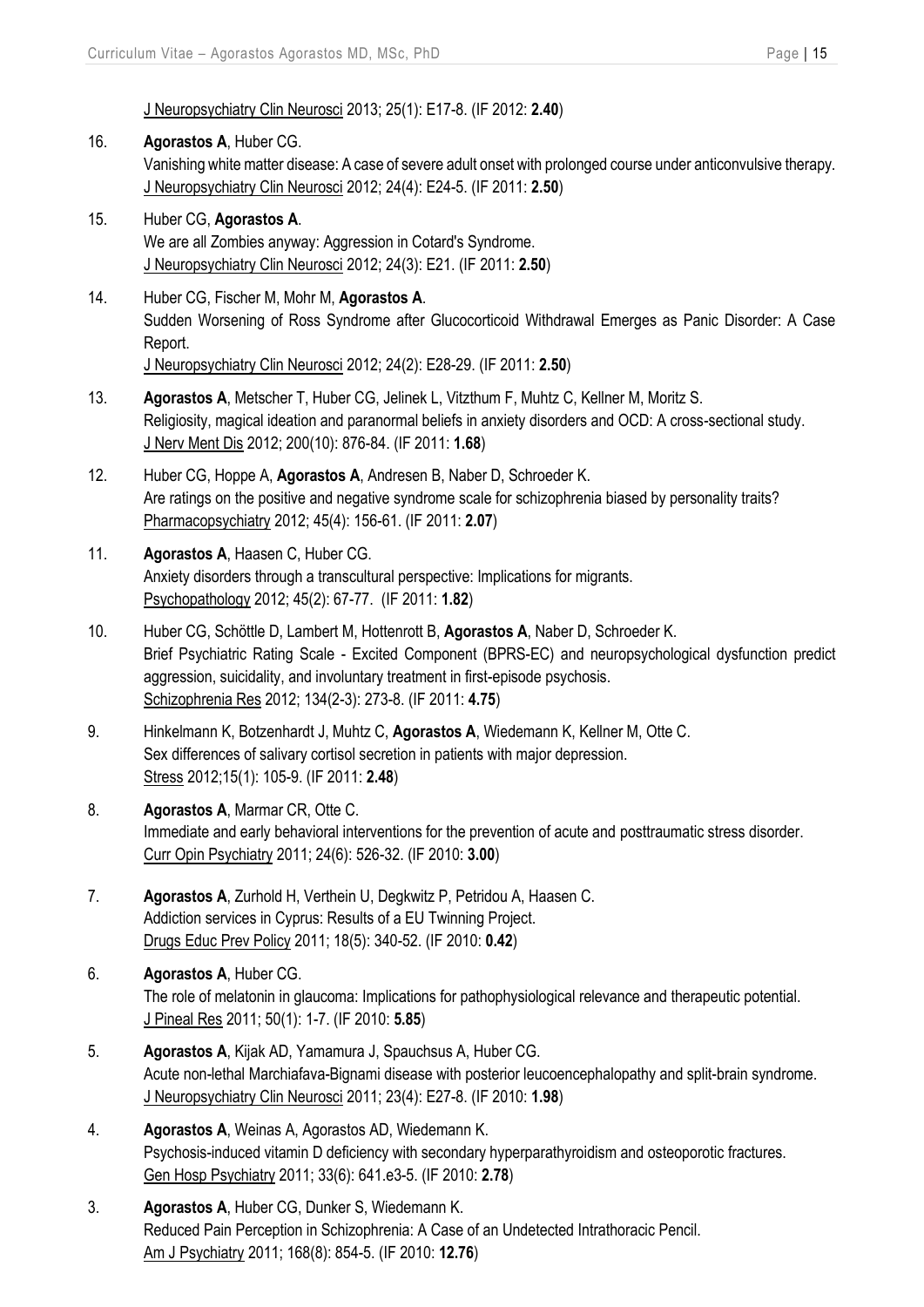- 2. **Agorastos A**, Muhtz C, Kellner M. Diagnostic pitfalls in a patient with post-traumatic exaggerated startle response and mutistic stupor. J Neuropsychiatry Clin Neurosci 2010; 22(3): 352. (IF 2009: **2.34**)
- 1. Muhtz C, **Agorastos A**, Kellner M. Acute maniform reaction to a single dose of escitalopram in a social phobic patient – an atypical jitteriness syndrome? Pharmacopsychiatry 2009; 42(6): 291-2. (IF 2008: **2.40**)

## **NON-PEER-REVIEWED PUBLICATIONS**

- 3. **Agorastos A**, Demiralay C. Transkulturelle Aspekte von Angststörungen bei Migranten [Article in German]. Neuro Aktuell 2013; 3: 42-5.
- 2. Pinotsi D, **Agorastos A**, Konstantinidis T. [The development of suicide death rates in the years 1999 - 2010 in Greece]. [Article in Greek]. ΕΛ.ΙΝ.Υ.Α.Ε. 2012 (51): 7-18.
- 1. **Agorastos A,** Schwechheimer J. Religiosität und Spiritualität bei Angst- und Zwangsstörungen [Article in German]. Neuro Aktuell 2011; 3: 18-21.

#### **BOOK SECTIONS**

## 9. **Agorastos A**.

[Early life stress and trauma and their consequences on the physical and mental health of adults]. In: Kolaitis et al. (Eds): [Contemporary Child and Adolescent Psychiatry]. Beta Medical Publishing, Athens, 2021 (in print).

8. **Agorastos A**, Ohls I, Demiralay C, Haasen C.

Psychische Störungen im Migrationskontext.

In: Domenig D (Ed): Vielfalt und Verschiedenheit: Von der transkulturellen zur transkategorialen Kompetenz**.**  Lehrbuch für Pflege-, Gesundheits- und Sozialberufe, 3rd Edition. Horgrefe, 2019 (in print).

## 7. Ohls I, **Agorastos A**.

Religion und Migration.

In: Machleidt W & Heinz A (Eds): Praxis der interkulturellen Psychiatrie und Psychotherapie: Migration und psychische Gesundheit, 2nd Edition. Elsevier GmbH / Urban & Fischer, München, 2018: 103-111.

6. Plag J, **Agorastos A**, Mascarell-Maricic L, Ströhle A. Angststörungen.

> In: Machleidt W & Heinz A (Eds): Praxis der interkulturellen Psychiatrie und Psychotherapie: Migration und psychische Gesundheit, 2nd Edition. Elsevier GmbH / Urban & Fischer, München, 2018: 365-380.

5. **Agorastos A**, Kellner M, Baker DG, Stiedl O.

Diminished vagal and/or increased sympathetic activity in post-traumatic stress disorder. In: Martin C, Preedy VR & Patel VB (Eds): The Comprehensive Guide to Post-Traumatic Stress Disorders. Springer International Publishing, Berlin, 2014: 1297-95.

4. **Agorastos A**, Angkaw AC, Johnson HE, Hansen CJ, Cook CV, Baker DG.

The peritraumatic behavior questionnaire.

In: Martin C, Preedy VR & Patel VB (Eds): The Comprehensive Guide to Post-Traumatic Stress Disorders. Springer International Publishing, Berlin, 2014: 2187-202.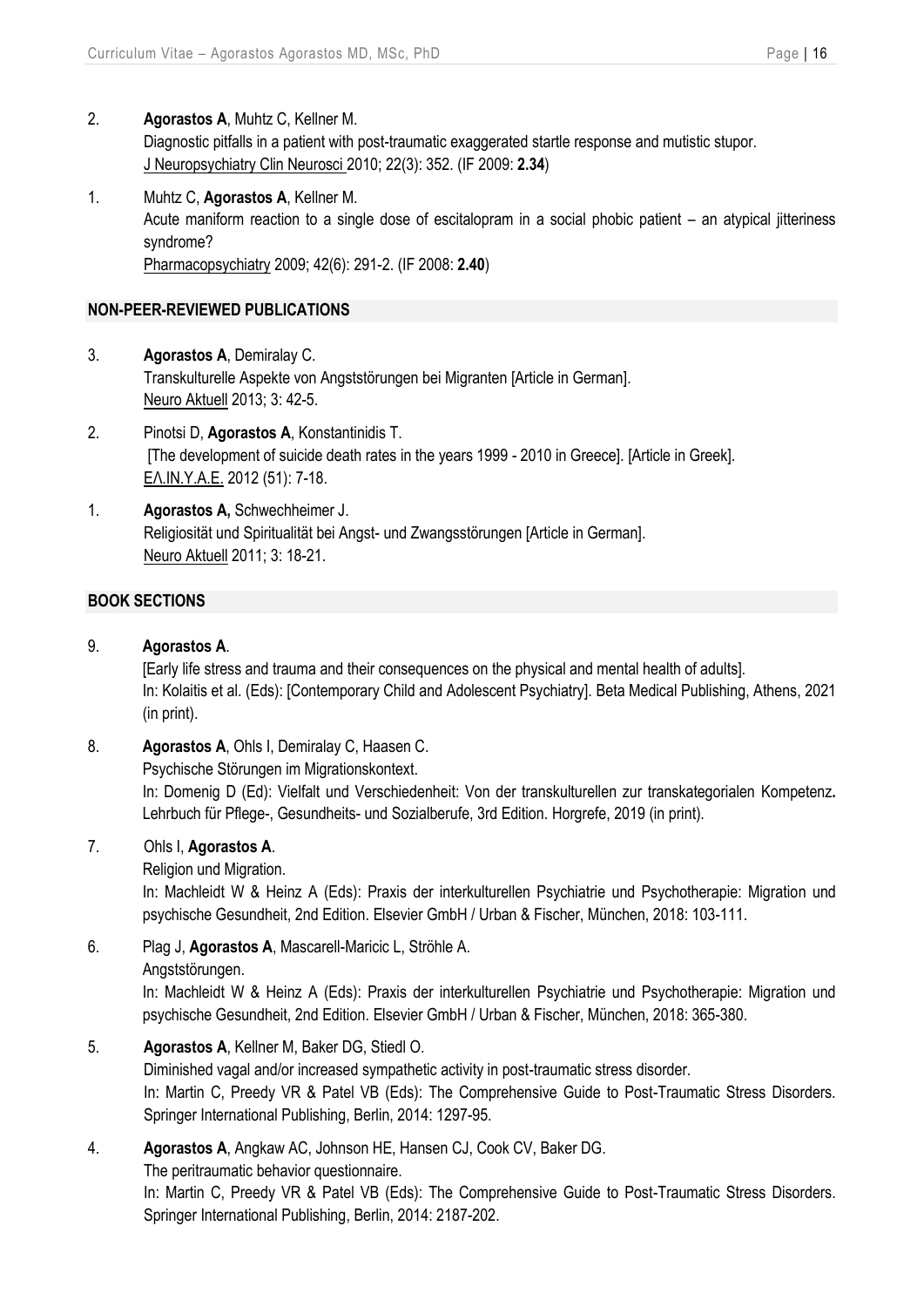## 3. **Agorastos A**.

Religion und Migration.

In: Machleidt W & Heinz A (Eds): Praxis der interkulturellen Psychiatrie und Psychotherapie: Migration und psychische Gesundheit. Urban & Fischer, München, 2010: 85-91.

2. **Agorastos A**, Ströhle A.

Angststörungen.

In: Machleidt W & Heinz A (Eds): Praxis der interkulturellen Psychiatrie und Psychotherapie: Migration und psychische Gesundheit. Urban & Fischer, München, 2010: 293-306.

1. Haasen C, Demiralay C, **Agorastos A**, Reimer J. Suchtstörungen bei Migrantinnen und Migranten – ein relevantes Problem? In: Borde T & David M (Eds): Migration und psychische Gesundheit – Belastungen und Potentiale. Prisma, Frankfurt am Main, 2007: 69-83.

## **PUBLICATED ABSTRACTS**

- 23. Chatziioannidis S, **Agorastos A**, Kaprinis S, Bozikas VP. Childhood trauma is associated with theory of mind impairment in schizophrenia-spectrum psychosis. Schizophr Bull 2020; 46 (Suppl. 1): S271.
- 22. **Agorastos A**. Pathophysiological trajectories and biological consequences of early life trauma. Eur J Psychotraumatol 2017; 8 (Suppl. 4): 1351159.
- 21. Pervanidou P, **Agorastos A**, Kolaitis G, Chrousos GP. Neuroendocrine responses to early life stress and trauma and susceptibility to disease. Eur J Psychotraumatol 2017; 8 (Suppl. 4): 1351218.
- 20. Demiralay C, **Agorastos A**, Yassouridis A, Wiedemann K, Kellner M. Copeptin – A surrogate marker of CCK-4 induced panic? Psychoneuroendocrinology 2015; 61: 64-65.
- 19. **Agorastos A**, Kellner M, Stiedl O, Wiedemann K, Demiralay C. Long-term escitalopram administration blunts autonomic reactivity to pharmacological panic challenge in men. Biol Psychiatry 2015; 77:305S.
- 18. **Agorastos A**, Kellner M, Stiedl O, Muhtz C, Wiedemann K, Demiralay C. The 5-HTTLPR genotype modulates heart rate variability and reactivity after pharmacological panic challenge in healthy men. Eur Neuropsychopharmacol 2014; 24 (Suppl 2): S172.
- 17. **Agorastos A**, Kellner M, Stiedl O, Muhtz C, Wiedemann K, Demiralay C. Long-term escitalopram blunts autonomic reactivity to pharmacological panic challenge in healthy men. Eur Neuropsychopharmacol 2014; 24 (Suppl 2): S173.
- 16. **Agorastos A**, Pittman JO, Angkaw AC, Nievergelt CM, Parisi SA, Barkauskas DA, Baker DG. The cumulative effect of childhood trauma on adult mental and physical health: results from the MRS Study. Eur Neuropsychopharmacol 2014; 24 (Suppl 2): S619.
- 15. Hinkelmann K, Muhtz C, Dettenborn-Betz L, **Agorastos A**, Wingenfeld K, Spitzer C, Wiedemann K, Otte C. Cortisol awakening response is associated with hippocampus-dependent cognitive impairment in major depression. Eur J Psychotraumatol 2012; 3:1.
- 14. **Agorastos A**, Stiedl O, Boel JA, Heppner PS, Hager T, Moeller-Bertram T, Haji U, Motazedi A, Baker DG. Diminished vagal activity and blunted circadian heart rate dynamics in posttraumatic stress disorder assessed through 24-h linear and unifractal analysis.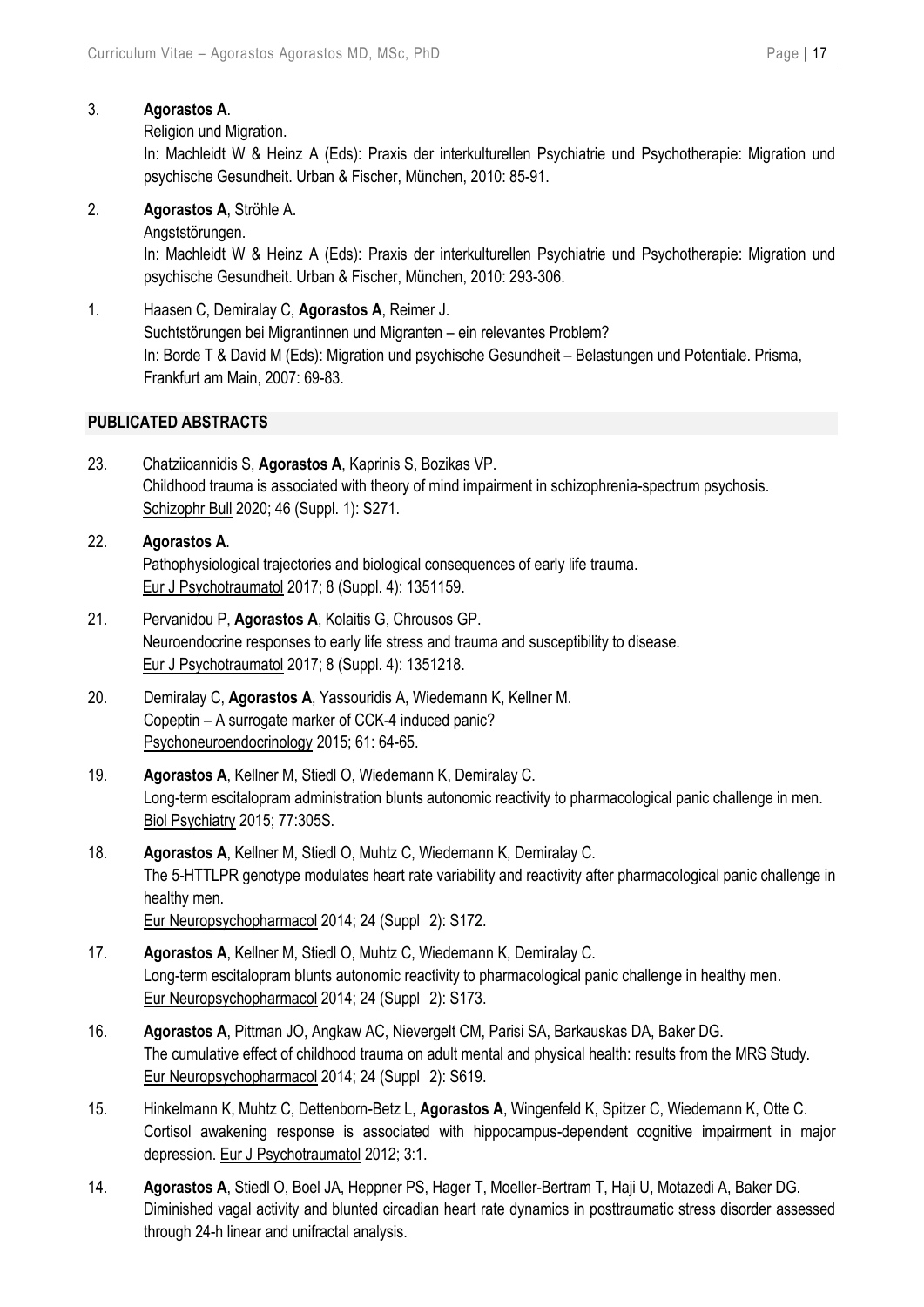Eur J Psychotraumatol 2012; 3:1.

- 13. **Agorastos A**., Hauger R, Moeller-Bertram T,Barkauskas D, Clopton P, Lohr JB, Turken A, Patel PM, Baker DG. Circadian Rhythmicity, Variability and Correlation of IL-6 in Plasma and Cerebrospinal Fluid of Healthy Humans. Brain Behav Immun 2012; 26(Suppl. 1): S50.
- 12. **Agorastos A**, Randjbar S, Muhtz C, Jelinek L, Kellner M, Moritz S. Religiosity and personal beliefs in OCD and anxiety disorders. Eur Psychiatry 2011; 26 (Suppl. 1): 136.
- 11. **Agorastos A**, Muhtz C, Kellner M, Jellinek L, Moritz S. Religiosity correlates significantly with paranormal beliefs and magical ideation in patients with anxiety disorders. Eur Psychiatry 2010; 25 (Suppl. 1): 326.
- 10. **Agorastos A**, Skevas C, Matthaei M, Huber CG. Depression and sleep disorders in progressed glaucoma: An indication for melatonergic antidepressants? Eur Psychiatry 2010; 25 (Suppl. 1): 929.
- 9. **Agorastos A**, Zurhold H, Petridou A, Haasen C. Addiction services in Cyprus: Results of the EU Twinning project evaluation. Eur Psychiatry 2009; 24 (Suppl. 1): 306.
- 8. **Agorastos A**, Zurhold H, Verthein U, Haasen C. Suchttherapie in Europa – Perspektiven aus dem Drogenhilfesystem in Zypern. Suchtmedizin 2009; 10 (04): 109.
- 7. **Agorastos A**, Muhtz C, Kellner M. Acute onset of sporadic Creutzfeld-Jakob Disease mimics post-traumatic reaction after bombing attack: A case report. In: Schneider F, Grözinger M (Eds.): Psychische Erkrankungen in der Lebensspanne. Deutsche Gesellschaft für Psychiatrie, Psychotherapie und Nervenheilkunde, 2009: 33.
- 6. **Agorastos A**, Zurhold H, Verthein U, Degwitz P, Haasen C. Trends in the utilisation of the Cyprus addiction services. In: Schneider F, Grözinger M (Eds.): Psychische Erkrankungen in der Lebensspanne. Deutsche Gesellschaft für Psychiatrie, Psychotherapie und Nervenheilkunde, 2009: 65.
- 5. **Agorastos A**, Zurhold H, Verthein U, Degwitz P, Haasen C. EU-Twinning Evaluation of Addiction Services in Cyprus. In: Schneider F, Grözinger M (Eds.): Psychische Erkrankungen in der Lebensspanne. Deutsche Gesellschaft für Psychiatrie, Psychotherapie und Nervenheilkunde, 2009: 452.
- 4. **Agorastos A**, Jelinek L, Hottenroth B, Vitzthum F, Randjbar S, Moritz S, Kellner M. Religiosität, magisches Denken und paranormale Vorstellungen in Patienten mit Angst- und Zwangsstörungen. In: Schneider F, Grözinger M (Eds.): Psychische Erkrankungen in der Lebensspanne. Deutsche Gesellschaft für Psychiatrie, Psychotherapie und Nervenheilkunde, 2009: 175.
- 3. **Agorastos A**, Huber CG, Matthaei M, Zeitz O, Skevas C. Depressivität, Angst und Schlafstörungen bei Glaukom-Patienten mit und ohne Gesichtsfeldausfall. In: Schneider F, Grözinger M (Eds.): Psychische Erkrankungen in der Lebensspanne. Deutsche Gesellschaft für Psychiatrie, Psychotherapie und Nervenheilkunde, 2009: 245.
- 2. Haasen C, **Agorastos A**, Demiralay C, Reimer J. Access to mental healthcare: How can barriers for migrants be reduced? Eur Psychiatry 2008; 23 (Suppl.2): 4.
- 1. Haasen C, Lambert M, **Agorastos A**, Demiralay C. Risiken, Belastungen und diagnostische Schwierigkeiten bei schizophrenen Störungen bei Migranten. Nervenarzt 2007; 78 (Suppl.2): 456